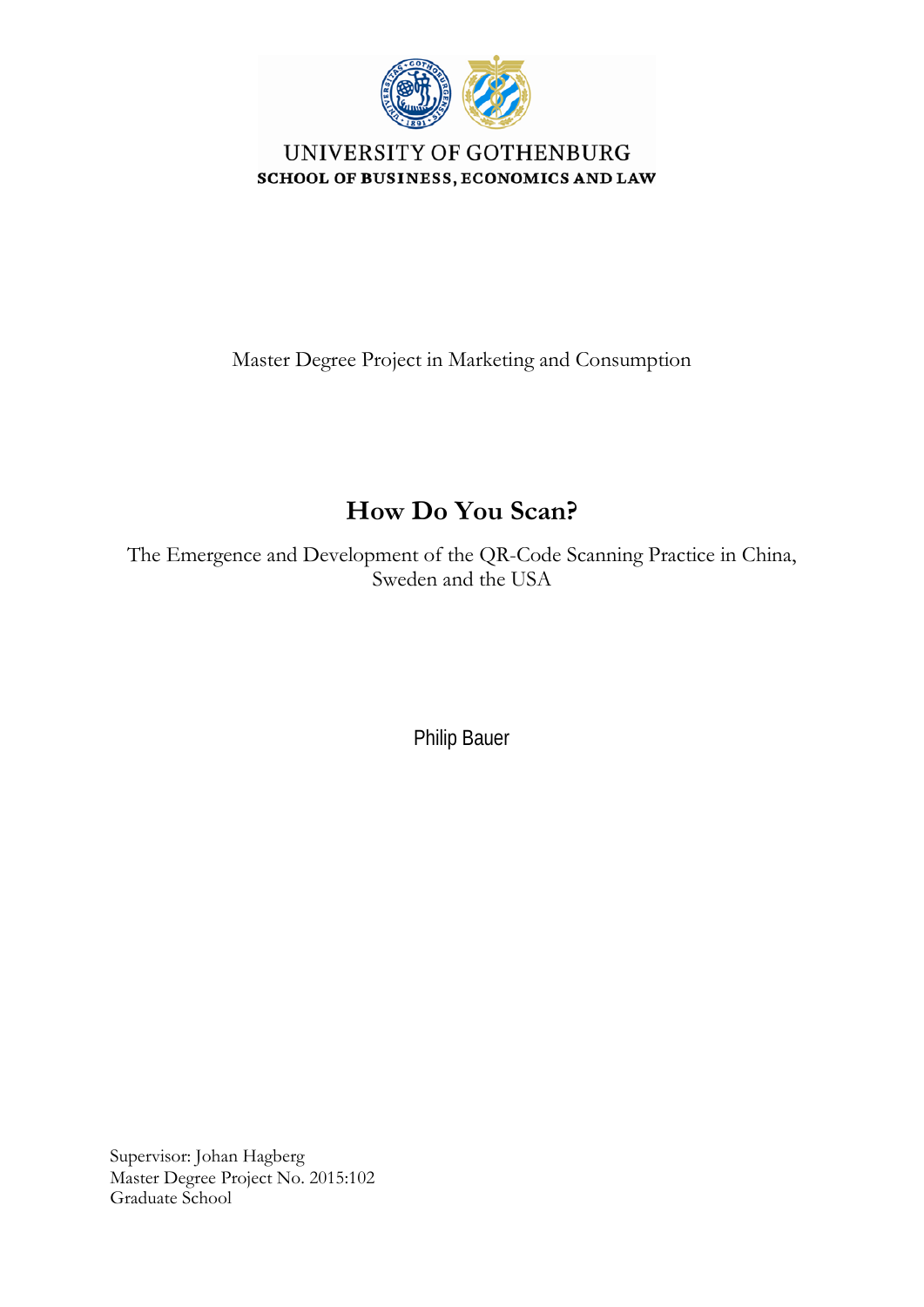# **How do you Scan?**

The Emergence and Development of the QR-Code Scanning Practice in China, Sweden and the USA

# *by Philip Bauer*

Master Degree Project in Marketing and Consumption University of Gothenburg, School of Business, Economics and Law June, 2015 Supervisor Johan Hagberg

**Abstract:** The commercial diffusion of QR-Codes has increased in recent years. These twodimensional barcode are used for a vide spectrum of applications. Even though the QR-Codes are visible in our everyday life, the use of QR-Codes differ widely between countries. Precisely, the use of QR-Codes is more popular in Asian compared to Europe and the USA. Therefore, the aim of the study is to illustrate consumers' and producers' role in the emergence and development of the QR-Code scanning practice in China, Sweden and the USA. In order to address this issue, the study takes a consumer practice theory perspective and conducts an intense-multiple case study. Three Practitioners and three business professionals from each country were interviewed to gain an deep understanding of the QR-Code scanning practice and the institutional context in each country. Based on thematic analysis and a cross-country comparison, the article shows that a recursive relationship between consumers and producers exist, which affects the trajectory of QR-Codes in each country. Further, specific circumstances facilitated the development of the practice into the everyday life of practitioners in China. Based on these findings, the article concludes that the different usage of QR-Codes is an outcome of consumer-producer relation, rather than the affect of the behavioral intention of the consumers.

**Keywords:** QR-Codes, Consumer Practice Theory, Cross-Country, China, Sweden, USA

# *Introduction*

Quick Response Codes, better known as QR-Codes, are two-dimensional barcodes consisting of different pixel modules, arranged in a square pattern (Shin, Jung, & Chang, 2012). These optical tags act as a visual representations of the information encoded in it (Böhm & Niklas, 2012). The encoded information can range from a simple URL or contact details to more complex operations. Once scanned with an imaging device, for commercial usage mostly a smartphone, the reader application software decodes the QR-Code and quickly directs to the specific content embedded in the matrix (Cata, Patel, & Sakaguchi, 2013).

Even though QR-Codes were initially created to optimize the logistic of Toyota in 1994, QR-Codes are now used in a much broader context (Cata et al., 2013). The spectrum of application is diverse and varied, including logistical tracking, mobile payment and transport ticketing to product labeling and marketing communication (Massis, 2011; Shin et al., 2012). Within these use cases, the potential of QR-Codes lies in its pivotal role as a bridge between the real physical world and the digital world (Cata et al., 2013; Narang, Jain, & Roy, 2012). It enables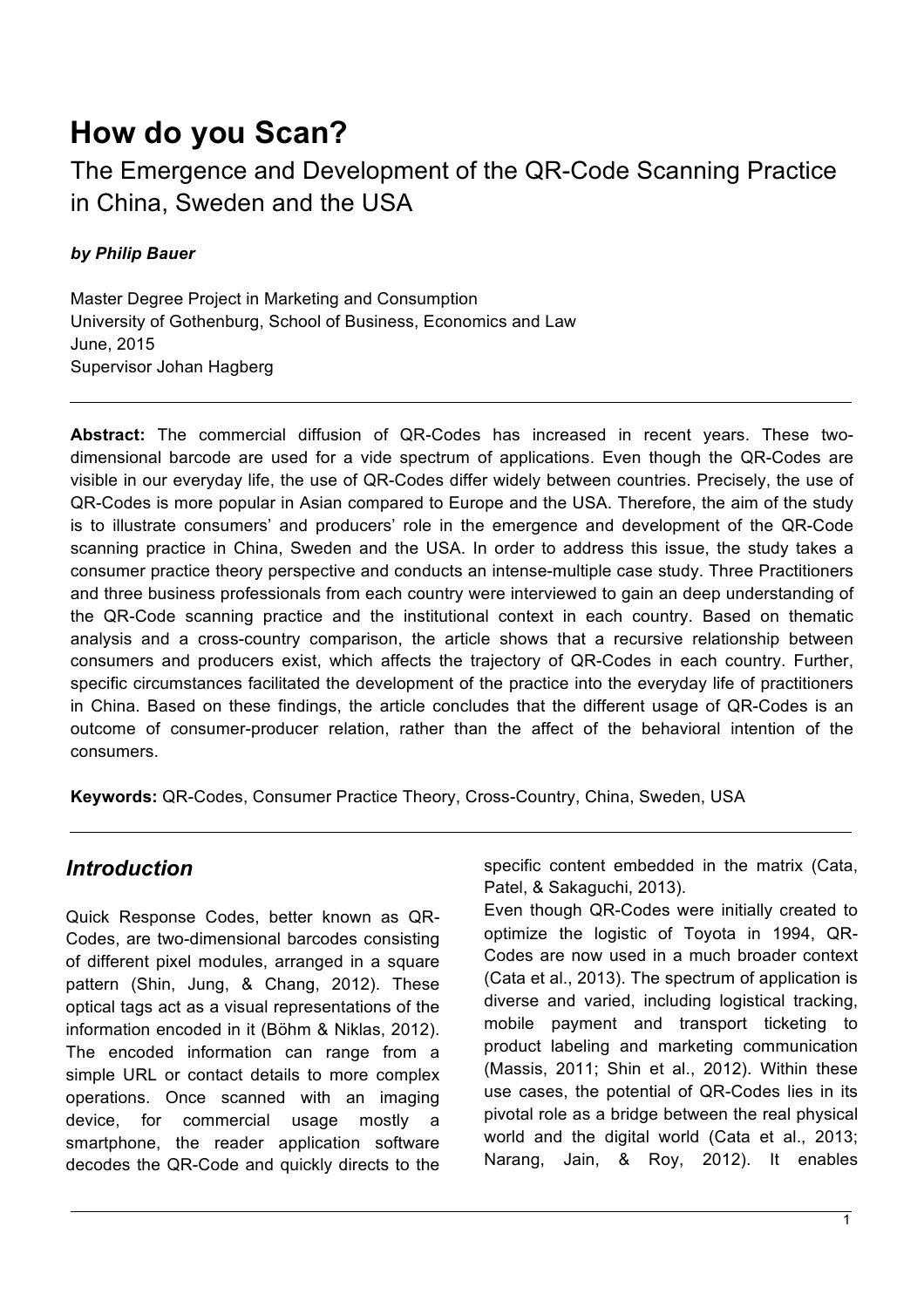consumers to instantly switch from one medium to another.

The commercial diffusion is driven, on the consumer side, by the rapid penetration of mobile devices (Heggestuen, 2013), increasing the potential user base of QR-Codes accordingly. On the side of the companies, technical advantages and possibilities of QR-Codes drives the usage. Compared to other optical tags, QR-Codes offer a greater storage capacity and a higher decoding ease (Bamoriya, 2014a; Böhm & Niklas, 2012). Further, the usage of QR-Codes is free of royalty (Sago, 2011), making the commercial adoption by companies particularly attractive.

Even though visibility of QR-Codes increased in many countries in recent years (Okazaki, Navarro, & Campo, 2013), the usage of s on the part of the consumers differs from country to country. Precisely, it is less popular in the Western parts of the world than in Asian countries (Böhm & Niklas, 2012; Cata et al., 2013). Empirical data shows that the percentage of smartphone users who previously scanned a QR-Code differs between Europe, the USA and Asia. With less than 20%, about 35%, and over 70% of smartphone users, respectively (eMarketer, 2013; Jong-Hyuok, Somerstein, & Eun Seon, 2012; Liao & Lee, 2010; Mohamud, 2012). This disparity is of particular interest in light of the facts that QR-Codes are equally wellknown by consumers in the East and the West (Watson, McCarthy, & Rowley, 2013) and that smartphones, by far the most common tool to decode QR-Codes, have reached very similar penetration rates of around 50% in all major markets worldwide (MediaCT, 2013). Hence, other factors must account for the different usage level.

Previous studies within marketing research have addressed the acceptance of QR-Codes from various angles. Within the existing body of literature four different factors were identified that might affect the usage level of QR codes. Firstly, the QR-Code content itself has an impact on the usage. Qualitative modeling approaches, imply that consumers' intention to use QR-Codes is

predicted by the perceived quality of information presented as well as the perceived entertainment through the encoded content (Ertekin & Pelton, 2014; Jong-Hyuok et al., 2012; Shin et al., 2012). These findings draw attention to the QR-Code content as a driver of acceptance. In a similar manner, Okazaki, Li, and Hirose (2012) argue that QR-Codes succeed if the encoded content satisfies the users' psychological needs.

Secondly, the usage by business professionals affects the consumer adoption. From a strategic perspective, Cata et al. (2013) go beyond the encoded information and argue that the success of QR-Codes as a marketing tool relies on their strategic integration into the overall marketing campaign. The authors see the primary success factor of QR-Codes in their ability to interact with the consumers. This point of view is in line with Shin et al. (2012), who highlight the importance of interactivity in the QR-Code context. The authors inferred that QR-Codes are seen by consumers as social venue rather than a commercial channel.

As a third point, previous research accounts for technical aspects. In order to decode the QR-Code it is necessary to possess a smartphone with a suitable reader application. According to a survey among UK college students the main reason for the non-use of QR-Codes was the lack of technology (Watson et al., 2013). Further, Sago (2011) reports that the unawareness of the technical capability of the phone is a usage barrier among US students.

Furthermore and fourthly, practical aspects impact the usage. It is critical to keep in mind the practical task that consumers have to complete in order to decode the QR-Code. More precisely, downloading the QR-Code reader application, starting this application, placing the camera over the barcode, waiting for the information to be decoded and accessing the online content on the mobile device. Empirical findings suggest that the confidence in ones ability to accomplish this task positively influences the behavioral intention towards scanning a QR-Code (Ertekin & Pelton, 2014; Jong-Hyuok et al., 2012; Shin et al., 2012). Thus, the easier consumers perceive the process of scanning a QR-Code, the higher the likelihood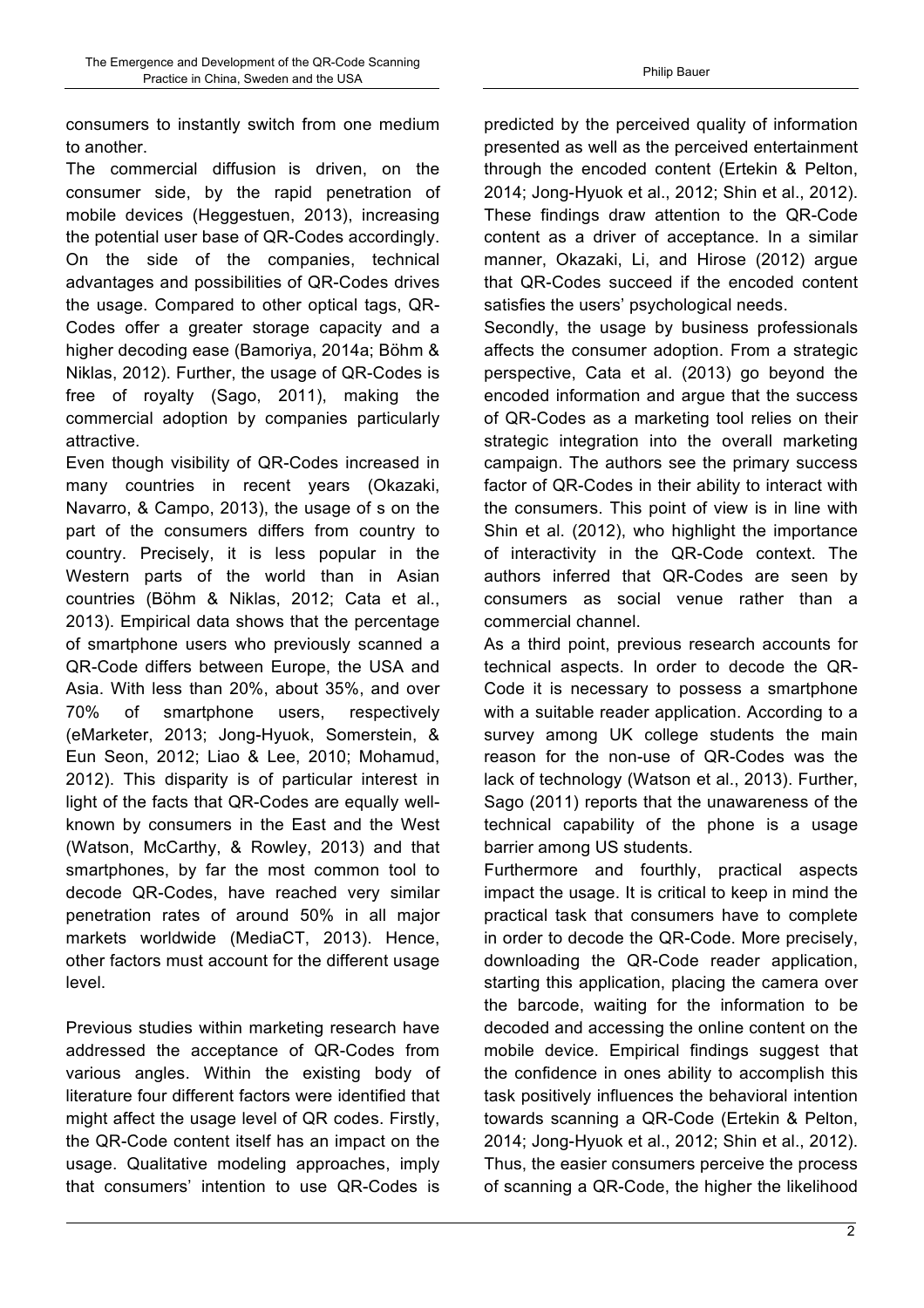to ultimately scan the barcode. This relation draws attention to the usability of the reader application.

Even though the literature account for a varies aspects that affect the acceptance of QR-Codes, such factors can only partly explain the different usage levels of QR-Codes. The usage of QR-Codes does not depend on these aspects alone and in isolation. Instead it is the combination and interplay of these aspects in conjunction with additional elements that affects the usage. This is, to a considerable degree, due to the fact that many elements and actors come into effect when scanning a QR-Code. As explained above, the interaction with a QR-Code requires the consumer to complete a number of concrete technical steps. This practice involves, on one side, a series of technical elements like the mobile device and the QR-Code reader application, on the other side, it demands from the consumer specific competences in order to not only complete the technical tasks but also to process the encoded information. Beside the involvement of the technical elements and the consumer, also a variety of different producers are involved. As the literature review shows, these producers equally affect the acceptance of QR-Codes. For instance, marketers and business professionals are responsible for the QR-Code content or the strategic implementation, while developers affect the usability of the QR-Code reader application.

In a similar manner and in the realm of retailing, Cochoy (2012) argues that the success or failure of QR-Codes in the context of grocery shopping may rely "on their [QR-Codes] ability (or opportunity) to find or not to find their place in the more general arrangement of the other devices of which they are but one 'part'" (p. 227). In this, the author sees the network of relations, constituted of and by the QR-Codes and other technologies, as a key factor for the success of the data matrix. In a similar case, Shove and Pantzar (2005) presented that images, artifacts and competence, that compose Nordic Walking, are integrated differently in the UK and Finland. The authors argue "what really matters is the way in which constituent elements fit together" (Shove & Pantzar, 2005, p. 61), highlighting the importance of the local context and actors involved.

Therefore, the use of QR-Codes might depend less on its intrinsic properties, consumers' intentions, attitudes and choices, but rather on the relation between all what is involved in scanning a QR-Code. Consequently, a more dynamic approach is required in order to explain the different usage levels between different countries. Such a dynamic social-material perspective, that emphasizes the interconnectedness of elements, lies at the heart of the practice theory (Bueger, 2013; Reckwitz, 2002). Practice theory allows, on one side, to illustrate the elements that constitutes the practice of scanning a QR-Code. On the other side, it shows the dynamic integration of these elements, a process in which both consumers and producers are involved.

The introductory discussion shows that the interconnectedness of a diverse range of elements, human and non-human alike, has an impact on the use of QR-Codes. Therefore, from a consumer practice theory perspective, the overall research question asks how the practice of scanning QR-Codes emerged and developed in China, Sweden and the USA. The aim of the study is to illustrate consumers' and producers' role in the emergence and development of the QR-Code scanning practice in the three selected countries. Further, by answering the research question the study will contribute to the research field with relevant and important insights.

# *Theoretical Framework*

In order to address the research question, this article adopts a perspective rooted in the 'theory of practice'. Practice theory emerged from philosophy and social science in the 1970s and focused "on the conditions surrounding the practical carrying out" (Halkier, Katz-Gerro, & Martens, 2011, p. 3). The account is closely tied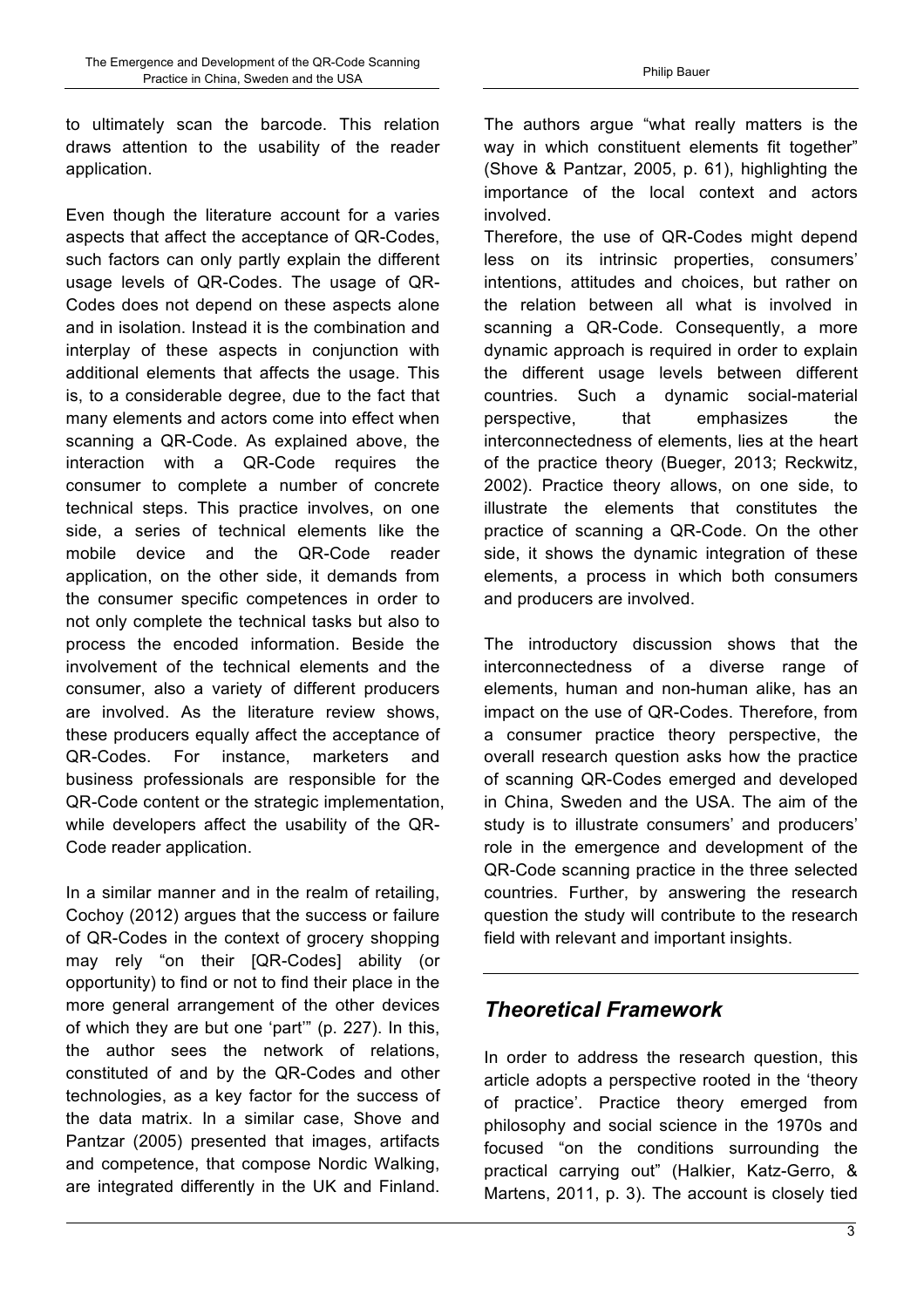to authors like Bourdieu, Foucault, de Certeau and Giddens, who sought to overcome the structure-agency problem. Structure and agency refer to two opposing determinations of action and social order that exist in sociology (Reckwitz, 2002). Structure refers to a set of collective norms and values that define human action, thereby social order is established by action based on existing norms. Agency, on the other hand, sees the humans as autonomous individuals, thus, the social is viewed as a sum of single interest and action. Practice theory bridges these two accounts and sees social order established through social practice. Specifically, humans carry out practices which are shaped by structure, and at the same time, the structure is reproduced through the human activity (Shove, Pantzar, & Watson, 2012). Thereby practice theory proposes that a recursive relation between social structure and human activity establishes the social order. It takes the oncological position that social reality is constituted by the practices. This has an important empirical consequence, it implies that the point of analysis is the practice itself.

The early conceptualizations of practice were fully social theories "in the sense that material artifacts, infrastructures and products feature barely at all" (Shove & Pantzar, 2005, p. 44). However, the more recent formulation of practice theory by Reckwitz (2002) and Schatzki (1996) shows a turn towards materialization within the field of social practice theory. These authors, distinguished between practice as 'entities' and as 'performances'. The first notion, defines practices as "temporally unfolding and spatially dispersed nexus of doings and sayings" (Schatzki, 1996, p. 89). Likewise, Reckwitz (2002) describes practice as a set of interconnected heterogeneous elements. Consequently, 'practice as entities' describes that practices are shaped or configured by a variety of different elements. Moreover, it is the interconnectedness of these elements that configures how practices are carried out and makes the practices recognizable, intelligible and describable as one entity (Shove et al., 2012;

Southerton, Olsen, Warde, & Cheng, 2012). Even though it is wildly agreed on that practices constitute of interwoven elements, there is no single typology of the elements (McMeekin & Southerton, 2012). In fact, the categorization of elements differs between several authors (Gram ‐ Hanssen, 2010). Whereas Schatzki (2002) sees practical understanding, rules and teleo-affective structures as key elements in the understanding of practice, Reckwitz (2002) distinguishes between "body, mind, things, knowledge, discourse, structure/ process and the agent" (p. 245).

The second notion, 'practice as a performance' refers to the carrying out, the 'doing' of the practice. It is the performance that "actualizes and sustains practices in the sense of nexuses" (Schatzki, 1996, p. 90). In so far, it is the performance, which not only establishes the practices, but also reproduces and sustains it over time or adapts and innovates the practice. Therefore, it is in the doing of a practice that the different elements, that constitute a practice, are linked together.

This, in addition, highlights the recursive relation between practice-as-entity and practice-asperformance. The different elements configure how a practice is conducted, but it is through the performance that practice-as-entity is shaped and reproduced.

Building on this understanding of practice theory, Shove, Pantzar and colleagues (Shove & Pantzar, 2005; Shove et al., 2012; Warde, 2005) developed a conceptualization of practice theories that is explicitly articulated in the context of consumer studies. In particular, the work of Shove and Pantzar (2005) and Shove et al. (2012) has posed a specific emphasis on the dynamics of changes, transformation and diffusion of social practices in the realm of everyday life and mundane practices. Thus, as the aim of the study is to show the emergence and development of the QR-Code scanning practice, the framework is highly appropriate for this study. Additionally, the framework is appropriate for empirical investigation and has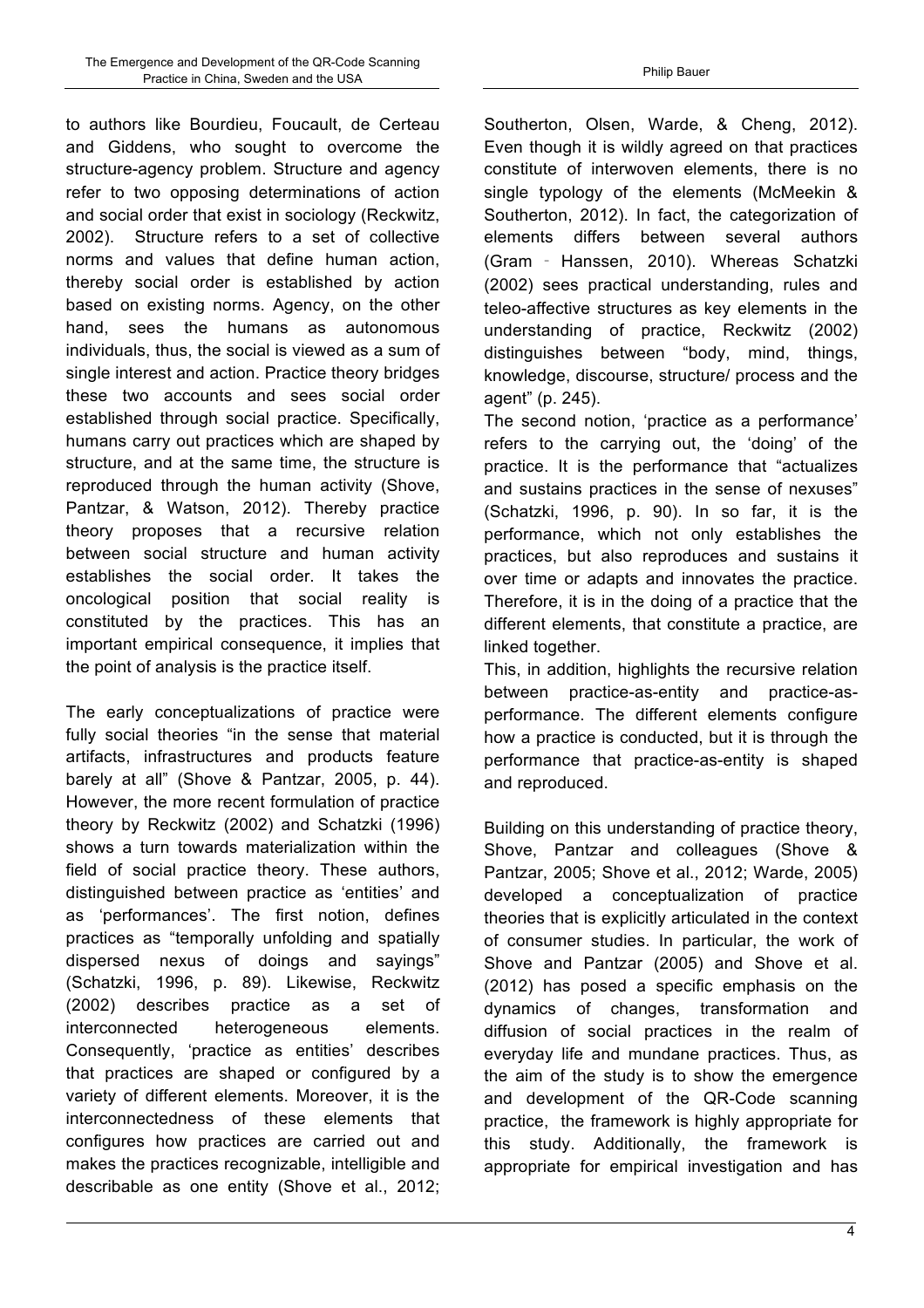been applied in a several studies (Magaudda, 2011; Southerton et al., 2012).

Shove et al. (2012) propose that the three elements *materials*, *meaning* and *competence* constitute practices. Each of these three elements can be seen as a category including a variety of aspects. However, in regards of the elements there is no clear distinction from one another (Røpke, 2009). The *material* component represents "things, technologies, tangible physical entities, and the stuff of which objects are made" (Shove et al., 2012, p. 14). The component of *meaning* includes symbolic meanings, ideas of why the activity is good or problematic for aspirations, believes and understandings (Røpke, 2009; Shove et al., 2012). Consequently, meaning is about making sense of the activity. Even though the practice is carried out by individuals meaning can be generic, thereby, shared by many, just like "the idea that doing something is healthy" (Røpke, 2009, p. 2492). The final element *competence* comprises know-how, practical understanding, technique and skills (Shove et al., 2012). Competences can be learned through experience. In addition, competences can exist as explicitly formulated knowledge or in the from of tactic knowledge (Røpke, 2009).

Beside the theoretical conceptualization, the application in empirical studies raises concerns about where one practice starts and another one ends. Addressing the issue of delimitation, Røpke (2009) proposes to delimit practices, on one side, from a phenomenological perspective, hence, the practice must be meaningful to people. On the other, the delimitation must be based on the study's research purpose. Beside the delimitation, scholars struggle to differentiate context from practices. Some refer to suppractice of a broader heading (Røpke, 2009; Warde, 2005), or see the relation as a "larger net of practice-arrangement bundles" (Schatzki, 2005, p. 473). In order to differentiate practices from context, Schatzki (2005) refers to 'site' as "an arena or set of phenomena that surrounds or immerses something" (p. 468). Acknowledging

these challenges, the study adopts the definition of 'site' as a context surrounding the practice, whereas 'practices' are seen as bodily-mental activities that consist of material, meaning and competence.

The conceptual framework of consumer practice theory offers some critical dimensions for the analysis of emergence and development of practices. From an empirical perspective, Shove et al. (2012) propose that changes happen within a practice through the recursive relation between practice-as-entities and practice-as-performance. More precisely, "the contours of any one practice – where is it reproduced, how consistently, for how long, and on what scale – depend on changing populations of more and less faithful carriers or practitioners" (Shove et al., 2012, p. 63). Thereby, building up on Reckwitz (2002) and his concept of people as carriers of practice, the authors argue that the contemporary practice is shaped by the way previous participants accumulated material, meaning and competence. Thus, by following the development of practitioners, an understanding of the current organization of practice can be gained.

From a theoretical standpoint, the emergence of practices requires agents to integrate the elements of meaning, material and competence. In explaining this process, Røpke (2009) points to concepts from the economics of technological innovation. In this sense the concept of strategic niche management seems to be relevant (Kemp, Schot, & Hoogma, 1998). Niches are an important space in which innovation can developed. Due to the protection from the mainstream market, the innovation can build up a network of supporters and users. Further, the niche offers the room for the innovation in which it can adopted itself to the ultimate use case in which it will eventually be put (Geels & Kemp, 2007).

In regards of the development of the practice, Southerton et al. (2012) refers to the diversification of a practices. This refers to the reproduction of the practice in a modified form, thereby multiple types of related practice exist.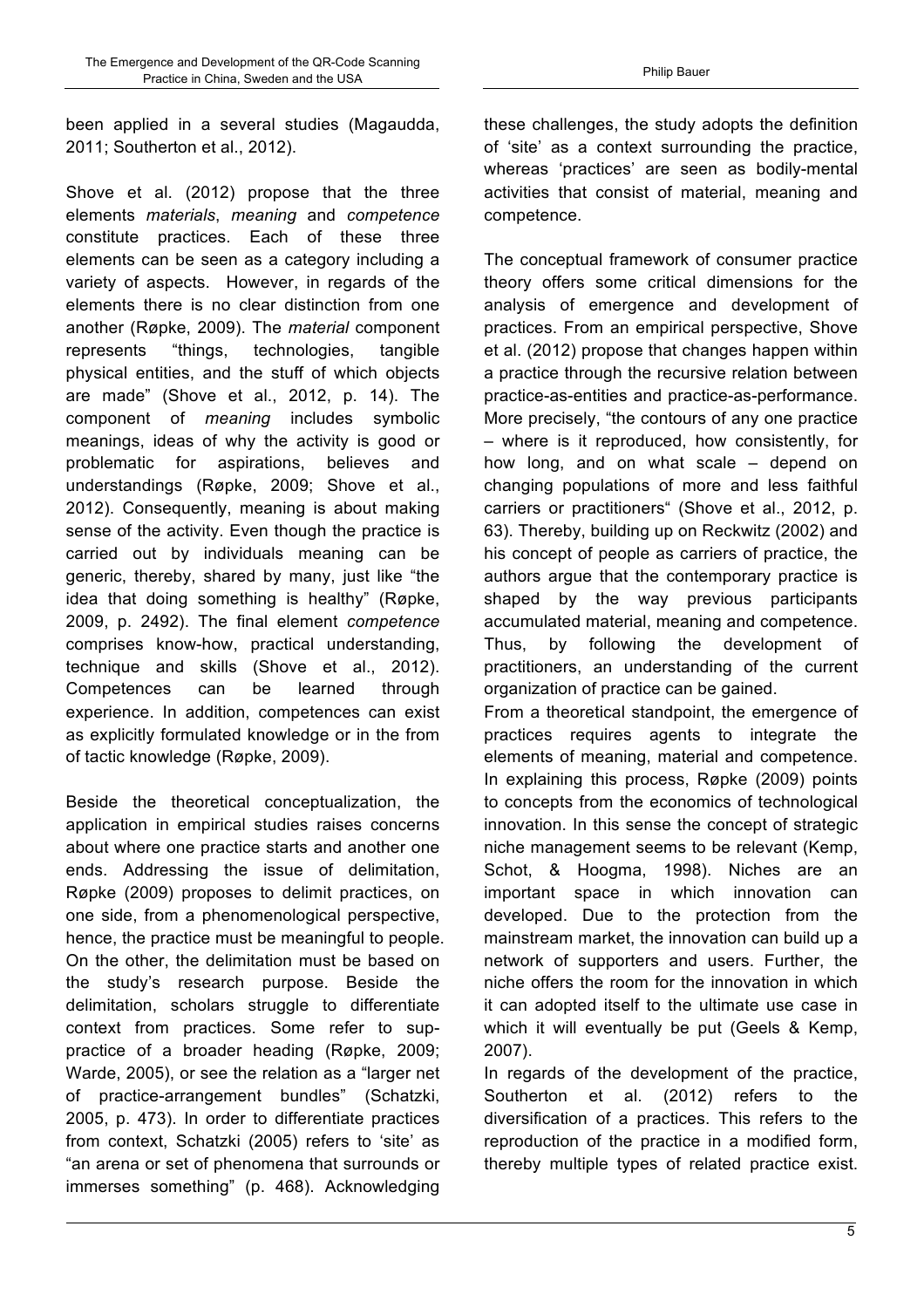The co-existence of practices can lead to a decline or a spread of a specific practice.

# *Methodology*

From the consumer practice theory perspective, this study asks *how* the practice of scanning QR-Codes emerged and developed in China, Sweden and the USA. In the simplest terms, this means to study what practitioners do when scanning a QR-Code and how they understand this doing. Further, this development is influenced by producers, therefore, it is important to capture the institutional context. Hence, a qualitative research approach was chosen, as it is the most adequate method to gain a holistic understanding of complex issues (Eriksson & Kovalainen, 2008).

# *Research Approach*

In order to be able to gain a deeper understanding of the dynamics of a specific setting in a contemporary context (Yin, 2013), a comparative intense-multiple case study approach was chosen. The intensive research design aims to understand the case from the perspective of an insider by providing a thick, holistic and contextualized description (Eriksson & Kovalainen, 2008). Hence, applying an intense case study enables to understand how the practice of scanning a QR-Code works in the specific context of China, Sweden and the USA. Further, multiple cases enable to "compare and contrast cases or to explore the phenomenon in a number" (Farquhar, 2012, p. 42). Therefore, the combination with a multiple-case design is a highly suitable approach considering the research question's call for a comparison between China, Sweden and the USA. Within the scope of this study, the multiple-case design allows the comparison of the different countries and enables to understand in more depth how the interrelations of different elements and aspects affect the emergence and development of the practice. *Case Selection*

For this study, the countries China, Sweden and the USA were chosen as the case countries and were selected through purposeful sampling, a criterion-based selection method. This sampling method permits to construct the sample according to a predefined profile (Barringer & Greening, 1998). The selection was based on four criteria. Firstly, the selected countries had to be similar with regard to the general public awareness of QR-Codes. This criterion is important as it can be argued that the awareness of QR-Codes and their benefits positively affects the intention to scan (Bamoriya, 2014a, 2014b). The second criterion, similarity in terms of the penetration rate of smartphones, was chosen, as smartphones are the most common device to scan a QR-Code and therefore are a necessary tool for the practice. Thirdly, all selected countries should be characterized by a similar short history of commercial usage of QR-Codes. This point is important in terms of the comparability of the trajectory of the QR-Code scanning practice. However, most importantly, the countries had to differ from each other in terms of the usage rate of QR-Codes. This criterion resulted in the selection of China, Sweden and the USA, representing high, low and medium levels of usage of QR-Codes, respectively. A summary of the major characteristics of the countries in the study can be found in Table 1.

#### **Table 1**: **Characteristics of Selected Countries**

|              | China | Sweden   | USA     |
|--------------|-------|----------|---------|
| Awareness of | 92%   | 77%      | 91%     |
| QR-Codes     |       |          |         |
| Smartphone   | 47%   |          |         |
| Penetration  |       | 63%      | 56%     |
| Use of QR-   |       |          | $25% -$ |
| Codes        | 70%   | < 20%    | 39%     |
| ----         |       | . .<br>. |         |

(AIP-Global, 2012; Büttner, Ahmet, & Cramer, 2011; eMarketer, 2013; MediaCT, 2013; Mohamud, 2012; Visualead, 2014)

#### *Methodology Selection & Procedures*

A two-phase study was conducted using semistructured interviews in order to get insights about how the QR-Code scanning practice emerged and developed in the selected countries.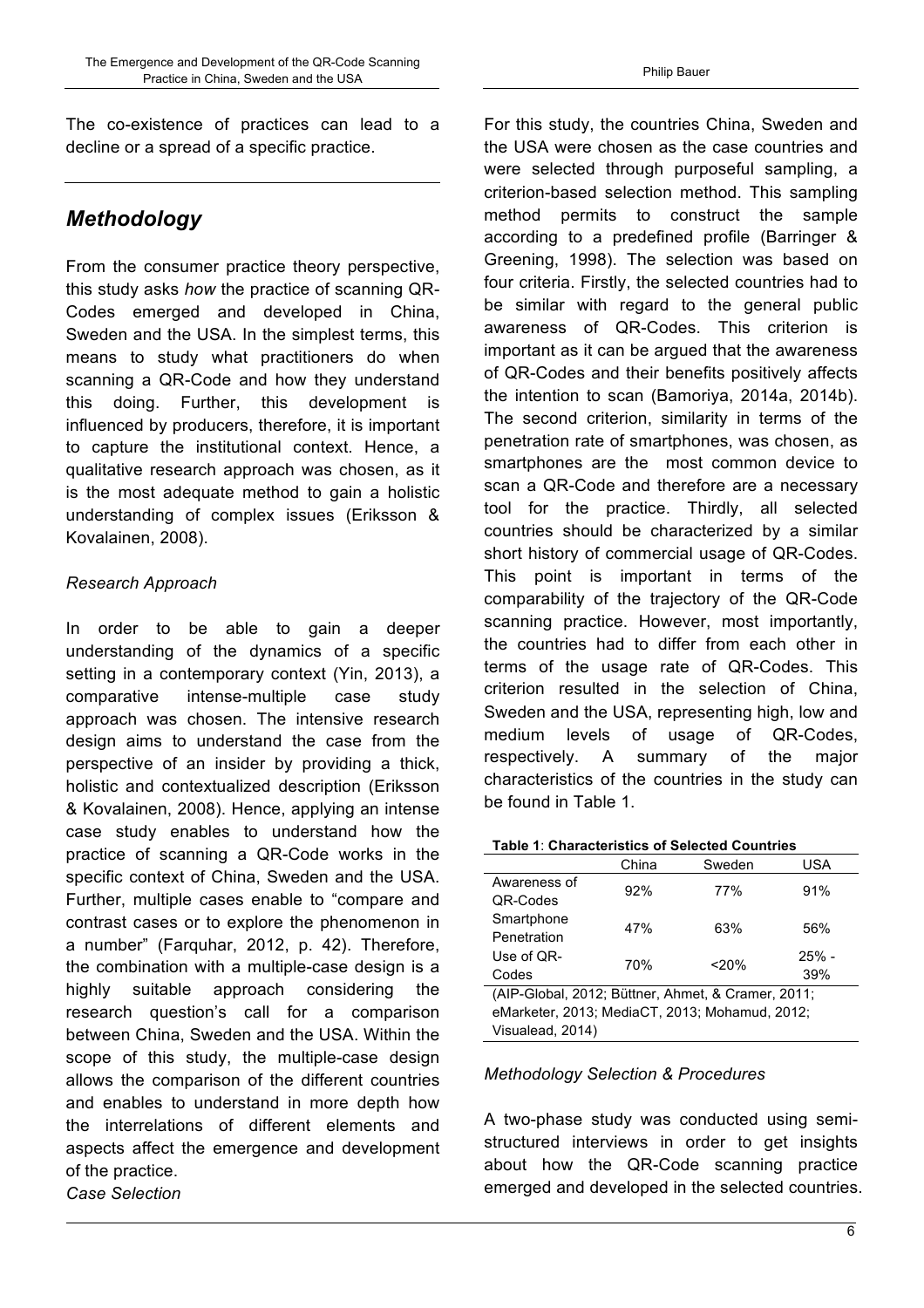In the first phase in-depth interviews were conducted with business professionals as well as industry experts. Interviews were particularly appropriate as they allow to "enquire openly about situational meanings or motives of action" (Hopf, 2004, p. 203), both relevant to understand the development of the practice. The interviews were conducted in a semi-structured manner and thereby organized around a set of predetermined open-ended questions (Eriksson & Kovalainen, 2008) to make sure all relevant topics are covered. Further, a funnel approach was adopted to structure the questions (Flick, 2014).

In regards of the business professionals, product managers as well as advertisers were interviewed. The focus of the interviews lay on the specific situations in which the professionals either decided to incorporate or not to use QR-Codes in a marketing campaign and on their motivations to do so. Participants were selected to account for a maximum variation of motives and explanations (Flick, 2007). Thereby, participants were selected from different industry backgrounds, as the existing literature on QR-Codes, that proves that the effectiveness of QR-Code campaigns varies with the perceived product risk (Narang et al., 2012; Neumann, Bartsch, & Meyer, 2014). Suitable companies and persons were identified through internet search and contacted via e-mail without prior contacts to neither the companies nor participants. Thus, one advertiser and one marketer from each country were selected (see Table 2).

| <b>Table 2: Overview Business Professionals</b> |                          |  |  |  |
|-------------------------------------------------|--------------------------|--|--|--|
| Job Position                                    | Company Type             |  |  |  |
| China                                           |                          |  |  |  |
| Managing Partner                                | Advertising Agency       |  |  |  |
| Senior Brand Manager                            | Automobile Industry      |  |  |  |
| <b>Sweden</b>                                   |                          |  |  |  |
| <b>Brand Analyst</b>                            | Digital Marketing Agency |  |  |  |
| Product Manager                                 | Consumer goods           |  |  |  |
| USA                                             |                          |  |  |  |
| <b>CEO and President</b>                        | Advertising Agency       |  |  |  |
| Key Account Manager                             | Audio electronics        |  |  |  |

In addition to the business professionals, industry experts were included in the sample as they are

"able to provide more information and a deeper insight into what is going on around them" (Marshall, 1996, p. 92) due to their position and role. Participants were selected according to the five 'ideal' characteristics of key informants: role in the community, knowledge, willingness, communicability, impartiality (Marshall, 1996). The interview focused on information about the specific practice of scanning a QR-Code in the specific country, how it changed over time and on the institutional context. Industry experts were identified similar to the business professionals. However, it should be mentioned that industry experts seemed to be more willing to participate. This might be due to the fact that the topic is more relevant to this group of people. In this manner, one key informant from QR-Code service providers was selected for each country (see Table 3).

|  |  | <b>Table 3: Overview Industry Experts</b> |
|--|--|-------------------------------------------|
|  |  |                                           |

| Job Position             | Company type                    |
|--------------------------|---------------------------------|
| China                    |                                 |
| <b>VP Marketing</b>      | O-to-O Solution Provider        |
| <b>Sweden</b>            |                                 |
| <b>Managing Director</b> | <b>QR-Code System Provider</b>  |
| USA                      |                                 |
| CEO and Founder          | <b>Mobile Solution Provider</b> |

All interviews with business professionals and industry experts took place mid-March 2015 and were conducted via phone. The interviews with business professionals lasted between 15 – 40 minutes, while the interviews with industry experts lasted 30 – 70 minutes.

In the second phase, a series of episodic interviews were conducted with three practitioners from each country in order to gain an understanding of the construction and change of the practice from a consumer perspective. Episodic interviewing is a narrative interview technique that elicits descriptions of particular situations in the interviewee's daily life (Flick, 2009). This approach is appropriate as the presented study asked for the understanding of the experience of practitioners. As suggested by Flick (2009) the interviewees were asked to present a narrative regarding their first QR-Code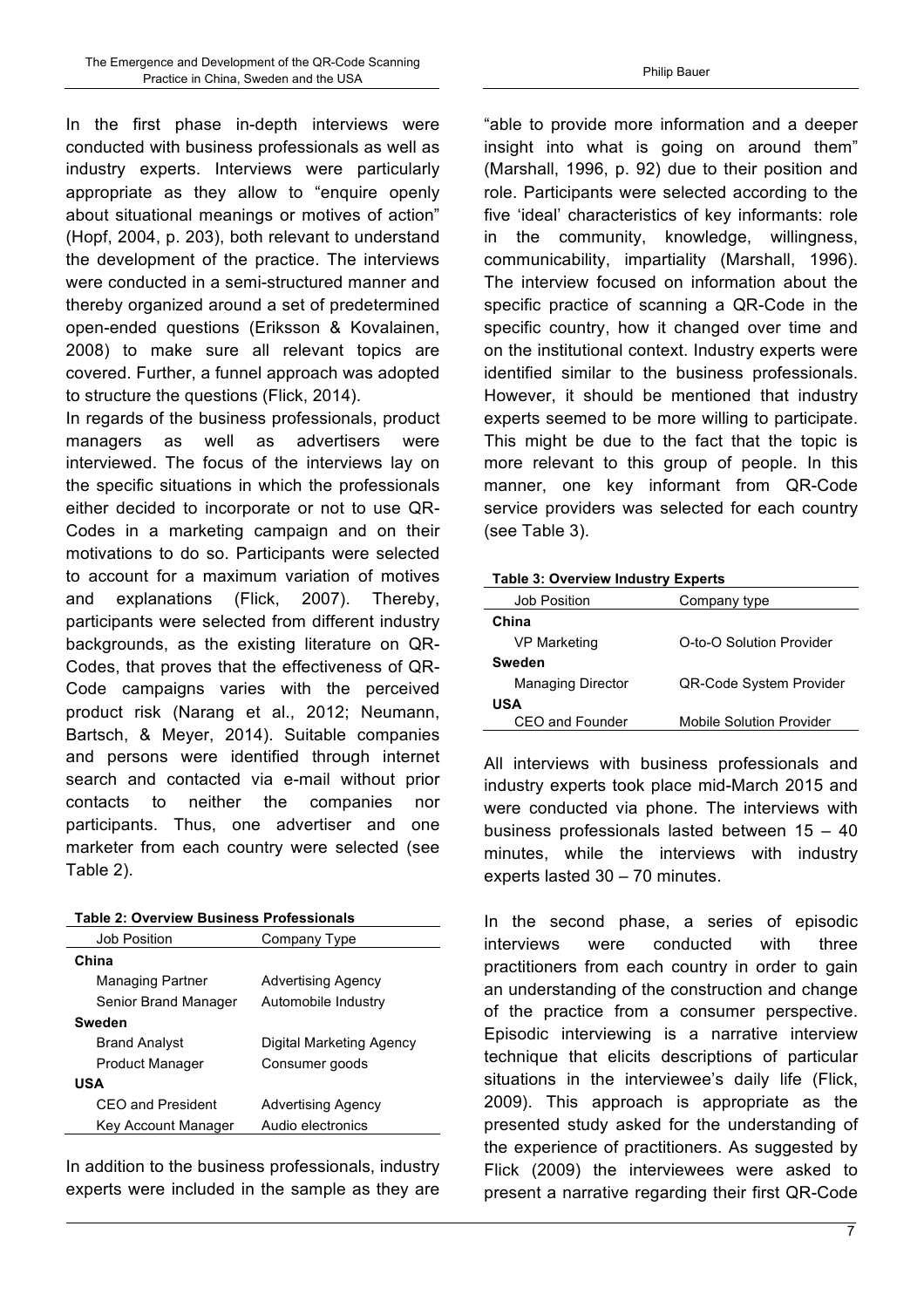scanning experience at the beginning of the interview. This was followed by questions focused on specific aspects of the practice related to materials, meaning and competence. This procedure was repeated for the most recent QR-Code scanning practice. Thereby, allowing to analyze the changes between the two performances of the practice.

The main criterion for the selection of participants was the previous experience with QR-Codes, thereby addressing the appropriateness for the study (Hamilton & Bowers, 2006). Further, participants had to be citizens of one of the three case countries, since the selected environment can affect the practice (Røpke, 2009). A detailed account of the participants can be found in Table 4. Participants were recruited through the referral of existing contacts in China, Sweden and the USA. Following the initial contact an appointment was scheduled. All interviews took place in the first two weeks of May 2015 and lasted between 20 – 30 minutes.

#### **Table 4: Overview Participants Consumers**

| Pseudonym   | Occupation                   | Age |
|-------------|------------------------------|-----|
| China       |                              |     |
| Kim         | <b>HR Recruiter</b>          | 27  |
| Queenie     | Student                      | 24  |
| Maggie      | <b>Accounting Specialist</b> | 25  |
| Sweden      |                              |     |
| Maria       | Student                      | 27  |
| Christopher | Student                      | 28  |
| Rosita      | Student                      | 24  |
| <b>USA</b>  |                              |     |
| Jane        | Student                      | 20  |
| Sophie      | Student                      | 23  |
| Peter       | Dentist                      | 28  |

#### *Challenges During Data Collection*

An important issue to address during the course of research is the change of method. The initial plan was to conduct online focus groups with consumers in each country. However, after having conducted a focus group with Chinese citizens, the method was seen as insufficient for two reasons. First, only 2 out of 5 participants attended the focus group session, therefore, the retrieved material was not deep enough to analyze the practice. Secondly, the interaction between participants was minimal and participants took a long time to respond to questions. This might be due to the language barrier or the logographic writing system used in China. Thereby, interviews were seen as more suitable.

#### *Data Analysis*

For the data analysis of consumer interviews a twofold process was utilized: a thematic analysis followed by a narrative presentation of the results. Thematic analysis has been widely used as an analytical method in interpretive studies. The approach is used "for identifying, analyzing and reporting patterns (themes) within data" (Braun & Clarke, 2006, p. 79). In particular, an inductive approach towards thematic analysis was chosen, thereby no prior assumptions, theories or hypotheses of the existence of categories were assumed (Mayring & Fenzl, 2014). The content analysis of the transcripted interviews was conducted with a six-step model, as suggested by Braun and Clarke (2006). The steps are: data familiarization, generation of initial codes, searching for themes, defining and naming themes, reporting findings. In an additional step, related categories were grouped and linked to the conceptualization of practice by Shove, Pantzar, and Watson (2012). Each interview was analyzed according to this procedure, and thereby a representation of the QR-Code scanning practice for each respondent was developed. In the final assessment, each representation was re-checked with its transcripted interview in order to increase the credibility and confirmability of the research findings.

In the second step a narrative structure was chosen to report the practice for each country based on the representation (Eriksson & Kovalainen, 2008). Thereby, all the elements involved in the practice and the links between them are described. The practice for each country was described highlighting the similarities and differences between the participants.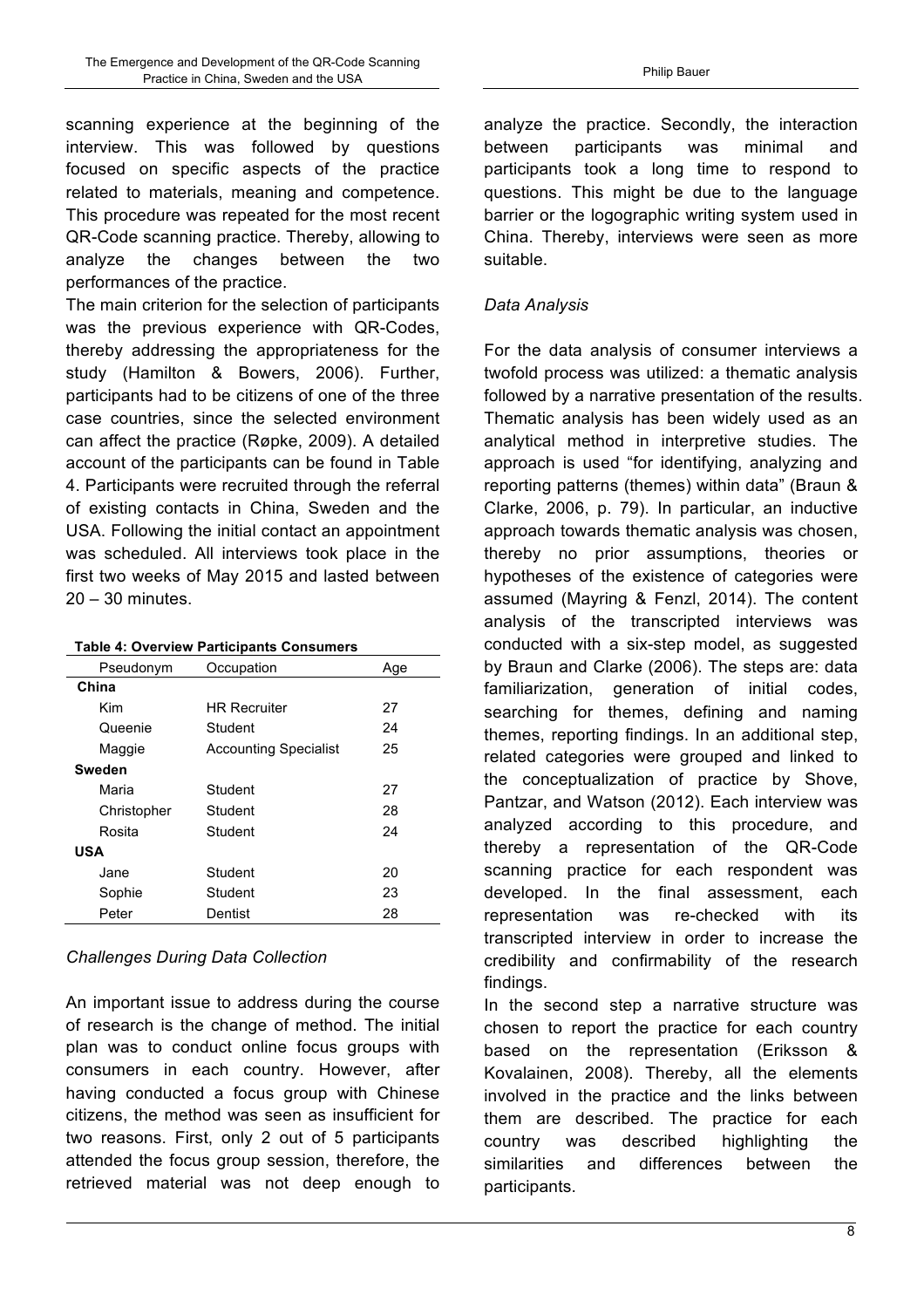In addition to the consumers' interviews, interviews from business professionals were analyzed as well. The procedure was similar to the consumers' interviews, however, the data was integrated into the existing narrative of each country in order to support the results or point out contradictive findings.

# *Research Quality*

Due to the qualitative nature of the research, the research quality is assessed based on the concept of trustworthiness (Eriksson & Kovalainen, 2008). The concept of trustworthiness consists of the four aspects credibility, transferability, dependability and confirmability.

Credibility refers to the "adequate representation of the constructions of the social world under study" (Bradley, 1993, p. 436). It concerns the fit between the interviewees' view and the researchers' representation of it. Hence, in order to increase the credibility of the description, detailed quotes from the empirical findings will be provided in the section Analysis & Results.

Transferability refers to the degree of similarity between the findings of the conducted study and previous research. Hence, the aim is to establish a form of connection to previous findings. In order to address this issue, the results will be compare to previous findings in the discussion.

Dependability concerns the information provided that shows that the research process has been logical, traceable and documented, which is achieved through a process of auditing. The research process has been accompanied by several seminars in which the research progress has been presented and a detailed account of data gathering has been disclosed.

Confirmability relates to all activities that establish that the data and interpretations of the findings are not figments of the inquirer's imagination. Hence, in order to link the findings to the interpretation, quotes are integrated throughout the representation of the findings.

# *Analysis & Results*

# *QR-Code Scanning Practice in China*

## *Initial Practice*

The empirical findings show that the mass popularity of QR-Codes in China is clearly linked to the social network WeChat. WeChat is a mobile text and voice messaging application developed by Tencent and released in the beginning of 2011 (Tencent, 2015). Even though QR-Codes have been used before for marketing purposes, the major breakthrough of the practice was due to the integration of a QR-Code reader into the WeChat application.

"The major thing that made QR Codes popular in China is the use in social networks. […] China has used it [QR-Codes] for marketing even before, but the mass popularity I think, has began in 2011 when WeChat, the social messenger of Tencent, has started using QR Codes for social networks" (Industry expert China, Vice President Marketing)<sup>1</sup>.

Subsequently, it is not surprising that when interviewees were asked about the *material aspects* of the QR-Code scanning practice, all mentioned to have used WeChat when they scanned a QR-Code for the first time between 2011 and 2012.

"I was trying to add someone on my WeChat" (Kim, female, 27).

"I was on the street the first time I used it. I added a friend on WeChat when I met him in the street. He had to go quick, so we used WeChat to stay in touch" (Maggie, female, 25).

"A teammate wanted to add me on WeChat, I asked him to show me his QR-Code" (Queenie, female, 24).

QR-Codes are used in this situation to add new friends to the WeChat contact list. Each WeChat profile includes a unique QR-Code, thus, one person displays their personal QR-Code, while the counterpart scans the QR-Code by using the

 $1$  The industry expert for China is the Vice President Marketing of a technology company offering products that facilitate the offline-to-online journey of consumers. The expert has been with the company since 2013.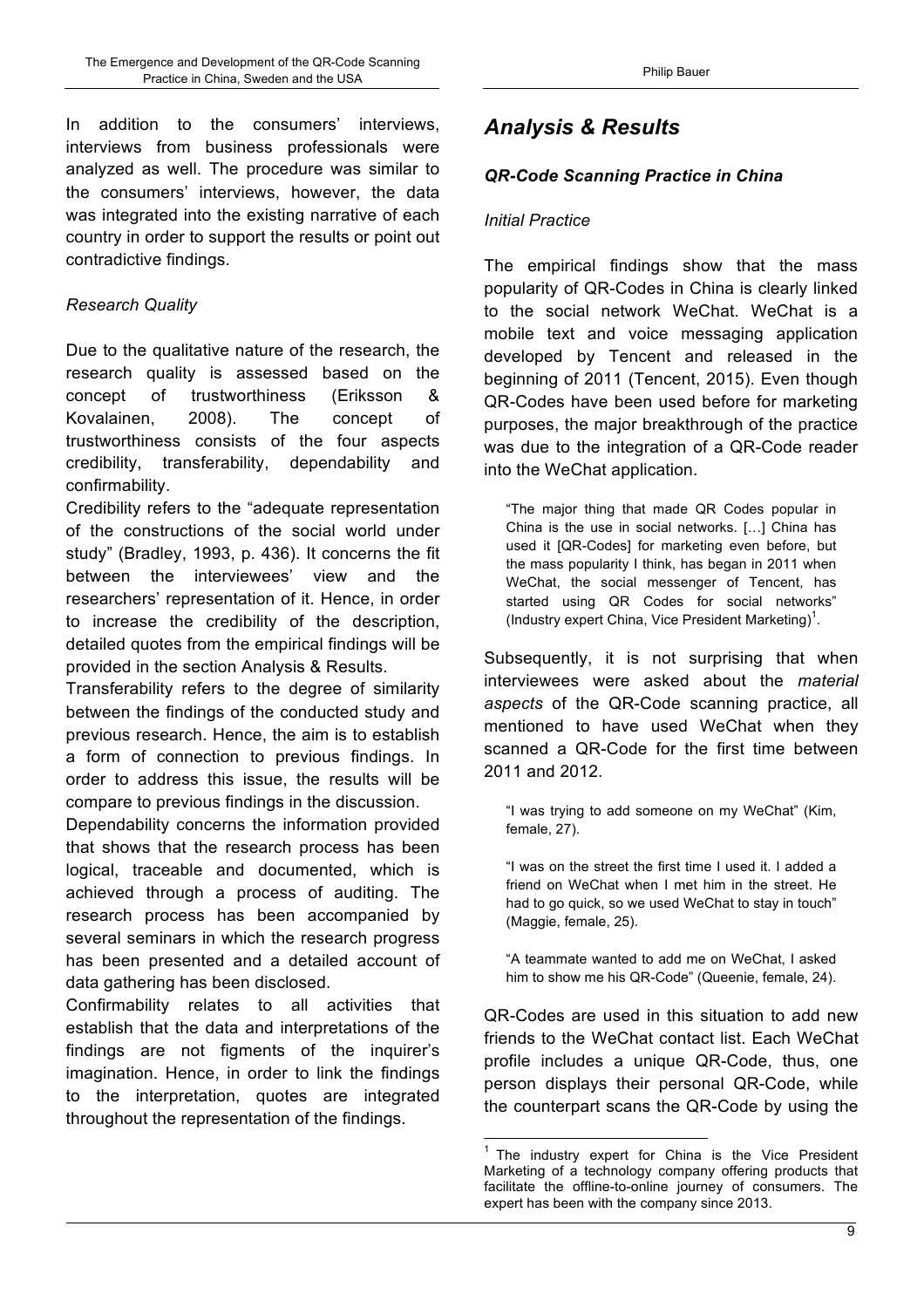integrated QR-Code reader. Thereby this practice can be characterized by the interaction between two individuals. It can be argued that activities that produce such an asymmetric outcome are not one single practice, but rather two practices that meet in a common situation. On the contrary, the asymmetric outcomes of this practice are mutually conditioned – one cannot scan without the other displaying the QR-Code. Following the argumentation of Røpke (2009), it is favorable in such a situation to "conceptualize such activities as one practice" (p. 2492), even though the conceptualization of practice by Shove and partners does not explicitly include the interplay. Therefore, in order to highlight the importance of the interplay, the person displaying the WeChat QR-Code, called counterpart in the following, as well as the QR-Code itself are specifically included as part of the material aspect. The WeChat application with its QR-Code reader is included as well.

With regard to the *competences* needed to scan, the respondents reported no particular needs. They referred to it as "simple" and "easy". However, it was evident from the findings that specific education took place.

"So I heard of it from one of my friends and he sort of convinced me to use it […] He showed it to me and said you can just add me using the QR-Code" (Kim, female, 27).

In this case situative learning (Fox, 2000) took place, a learning process that is tied to an ongoing practice and accomplished through social interaction between practitioner and counterpart. This relation shows how the material aspect is linked with the competences: the counterpart educates the newbie practitioners on how to scan a QR-Code, during the performance of the practice. In another case, the practitioner reported that the know-how was gained through explicitly formulated instructions by the application itself, which was confirmed by the industry expert.

"So if you go to the discovery section of WeChat or another application you will find a link, saying scan a QR Code" (Industry expert China, Vice President Marketing).

In this situation the specific design of the application had an impact on the competences, highlighting another interconnection between competences and material. However, the competences can also be mastered outside the actual practice; one interviewee mentioned that her son educated here in terms of the scanning competences.

The findings concerning the *meaning* of the QR-Code scanning practice illustrate that the practitioners were fascinated by the novelty of the function and the technical possibilities. This notion is also confirmed from business professionals.

"It was a new function, it was also fun to do […] It was convenient" (Maggie, female, 25).

"Exciting, I mean it is a new thing, it was good" (Queenie, female, 24).

"I think it is convenient and interesting, it is different from typing" (Kim, female, 27).

"Five years ago less advertisers used QR-Codes, so people find the novelty more interesting, try it out and see what is happening after scanning" (Managing partner, advertising agency).

Further the quotations point out that practice was seen as "convenience". This meaning emerged from specific Chinese aspects. According to the industry expert as well as the practitioners interviewed, the convenience of the practice is based, on one side, on the large population in China, making it more efficient to add new WeChat contacts using the QR-Code instead of searching by user name. On the other hand, the Chinese language, which does not have an alphabet but uses a logographic system for its written language instead, makes it more difficult to type on the keyboard.

"So, normally people combine a lot of numbers and different letters, so sometimes it is quite difficult to search" (Maggie, female, 25).

<sup>&</sup>quot;It was shown in the app [WeChat], they introduced the new function, showed where the reader is and where to find everything" (Maggie, female, 25).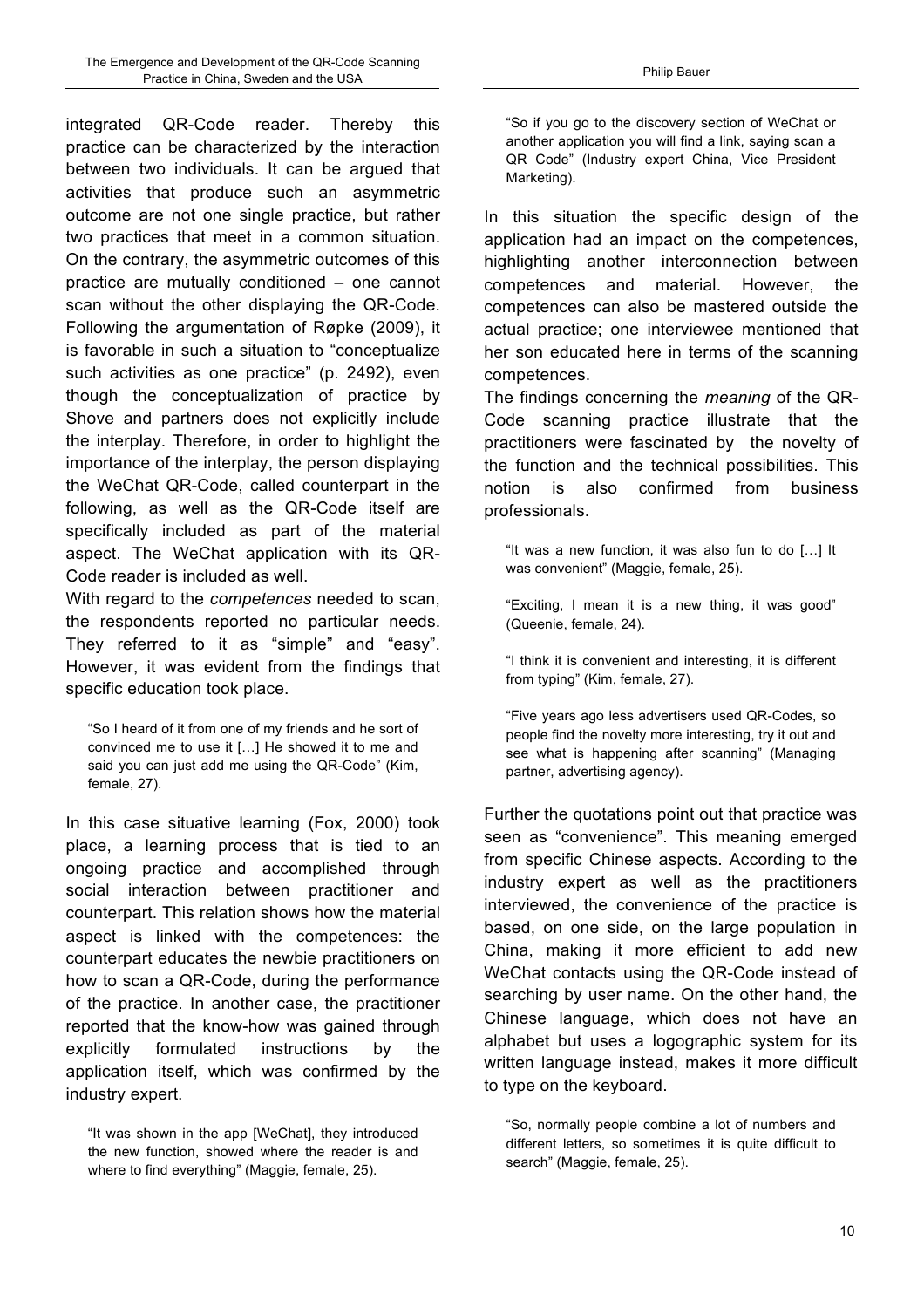"On the smartphone, typing in Chinese is much more difficult than typing in Latin language because there are 5000 characters" (Industry expert China, Vice President Marketing).

The empirical findings depict a clear picture of the interwoven elements of meaning, material and competence.

## *Most Recent Practice*

However, the practice changed over the years. The industry experts explain that based on the success of WeChat social networks and ecommerce applications integrated a QR-Code reader into their application between 2011 and 2013. Hence, nowadays consumers find QR-Code readers in several applications that they "are using anyhow" (Industry expert, Vice president marketing). This shift is also reflected in the interviewees' statements, now using a diverse range of applications.

"I used Alipay, another app that is very popular in China, to transfer money to my friends. When we go out and have dinner, we do that sometimes" (Maggie, female, 25).

"I used my telephone and the Taobao app. I scanned the QR-Code to go to that shop and to buy something I like and pay there" (Queenie, female, 24).

"Mostly WeChat, sometimes Weibo as well" (Kim, female, 27).

These empirical findings show that the consumers use different apps for different occasions. Hence, the integration of QR-Code readers into different applications had the effect of the reproduction of the practice in a different form. Thereby, the diversification leads to the spread of the practice. Weibo is used in a similar way as WeChat, to add friends to your contact list, Alipay for the management of financial transactions and Taobao for online shopping.

However, rather than the practitioners' motivation or the aim that decides on the use, the findings illustrate that the *meaning* of the practice is connected to the material aspects. In the case of Alipay the consumer explains that it helps to "safe time, we could transfer money without going to the bank" (Maggie, female, 25). Thereby, the meaning of convenience, which was in the beginning purely moderated by specific Chinese aspects (logographic language, population size), is now redefined in the specific context the practice is performed. However, the logographic system still plays a role, one consumer explains to have scanned the Taobao QR-Code, as "it is very useful to me, you don't have to type in the store name" (Queenie, female, 24). Further, the fascination for the technic caused by the novelty of the material aspects has given away as the practice becomes familiar. Consumers now describe QR-Codes as "common" and "popular".

"First time it was like wow, that is a new thing, and now it is common" (Queenie, female, 24).

"I think now it is really popular in China" (Kim, female, 27).

This change is driven by the omnipresence of QR-Codes in China. A consumer explains "every commercial advertisement will show a QR-code, even the TV show would have a QR-code while it is on". Additionally the industry expert assures that "QR codes are everywhere" in China and that "the general view is that they are part of daily life". Thus, the material aspect, particular the increased usage of QR-Codes, influences the way consumers see QR-Codes nowadays in China. This dynamic relationship is logic as the more people take up a practice, the less strange it becomes (Shove & Pantzar, 2005).

Regardless of the use of specific applications in specific situations, WeChat seems to be still the predominant application to scan a QR-Code. The interviewed consumers refer to WeChat as "very popular" and, thus, "mainly use WeChat". The empirical findings also show that consumers feel more "familiar" with the practice. One consumer explains that this lies in familiarity with the application, highlighting the interrelation between learned *competences* of the initial practice to the material aspects of the new practice. The effect of educated consumers on the current practice was also pointed out by the industry expert.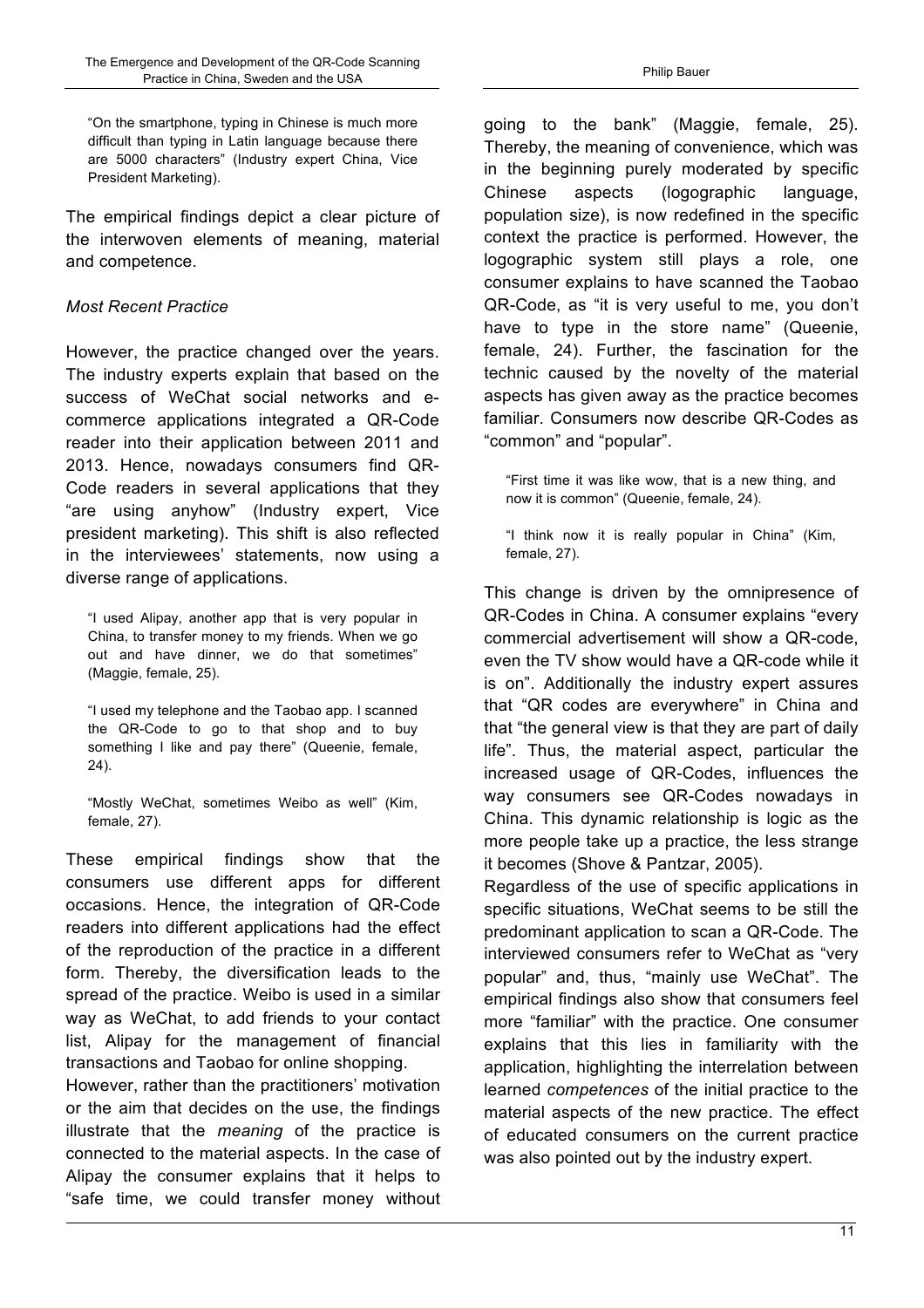"Today I would say that every Chinese user knows how to scan a QR-Code […] It is also much more useful in marketing because you have user educated about it and they know everything they need to know in order to utilize this technology" (Industry expert China, Vice President Marketing).

The empirical findings show how materials, meaning and competences first integrated and constituted the practice of scanning a QR-Code and how gradual changes within the elements took place that eventually constituted a new practice.

## *QR-Code Scanning Practice in Sweden*

#### *Initial Practice*

In comparison with China, the practice in Sweden is not linked to a single application. On the contrary, the practice emerged in the broad commercial space and is related to the advertising efforts of companies. When the interviewees were asked about their first QR-Code scanning experience, which took place between 2012 and 2013, they mentioned that they scanned advertising related QR-Codes.

"The first time I scanned a QR-Code was at an amusement park. They had a QR-Code on the wall and said 'scan this QR-Code to download our app'" (Maria, female, 27).

"I remember I was in a store, I was looking at something that had a sustainability label on it […] it was coffee […]. You could scan the coffee and you could get more information about farmers and about how the coffee was grown" (Christopher, male, 28).

"I found it in a newspaper, it was a link, you could scan the code and participate in a competition and you were asked some questions to describe yourself. And that is why I used the QR Code to go to the link and answer the questions" (Rosita, female, 24).

In addition, QR-Code readers were not preinstalled on the phones or integrated in a widely used application. According to the industry

expert<sup>2</sup>, efforts have been made to preload reader applications on mobile devices in 2008. However, these efforts failed due to the lack of believe in the technology on the side of mobile operators. Not surprisingly, all interviewees mentioned to have downloaded a specific reader application in order to be able to scan a QR-Code. As a consequence, the *material aspects* are characterized by a diverse range of QR-Code reader applications as well as the QR-Code itself. With respect to the *competences* the industry expert reports that no market player took the opportunity to systematically educate potential practitioners. In fact the industry expert, as the managing director of a leading QR-Code system provider, expected mobile operators to educate consumers. This is also reflected in the consumer perspective. The practitioners distinguished between skills needed to perform the task and a general understanding of QR-Codes. Regarding the skills, all interviewed consumers mentioned that they learned how to scan while accomplishing the task. One interviewee elaborated in detail on how he figured out how to scan, indicating that the competences needed to scan might migrate from co-existing practices. This might explain why all respondents referred to the procedure as "not so difficult" and "straightforward".

"I guess we have a sense of scanning since you go to the cashier every time you buy grocery. They have their own scanner, its not like a QR code but it's a barcode I guess. So the idea of scanning something is strongly rooted in the back of your head. […] So I mean the process of picking up the commodity and scanning it, once I had the app, was not hard either. It felt like common sense. I didn't feel any particular struggles" (Christopher, male, 28).

While learning-by-doing took place for the skills of scanning, a general understanding of QR-Codes was gained spatially and temporally separated from the first act of scanning through a diverse range of sources of information. These

 $2$  The industry expert for Sweden is a Managing Director of the leading mobile engagement provider in Northern Europe. The expert has been with the company since 2007.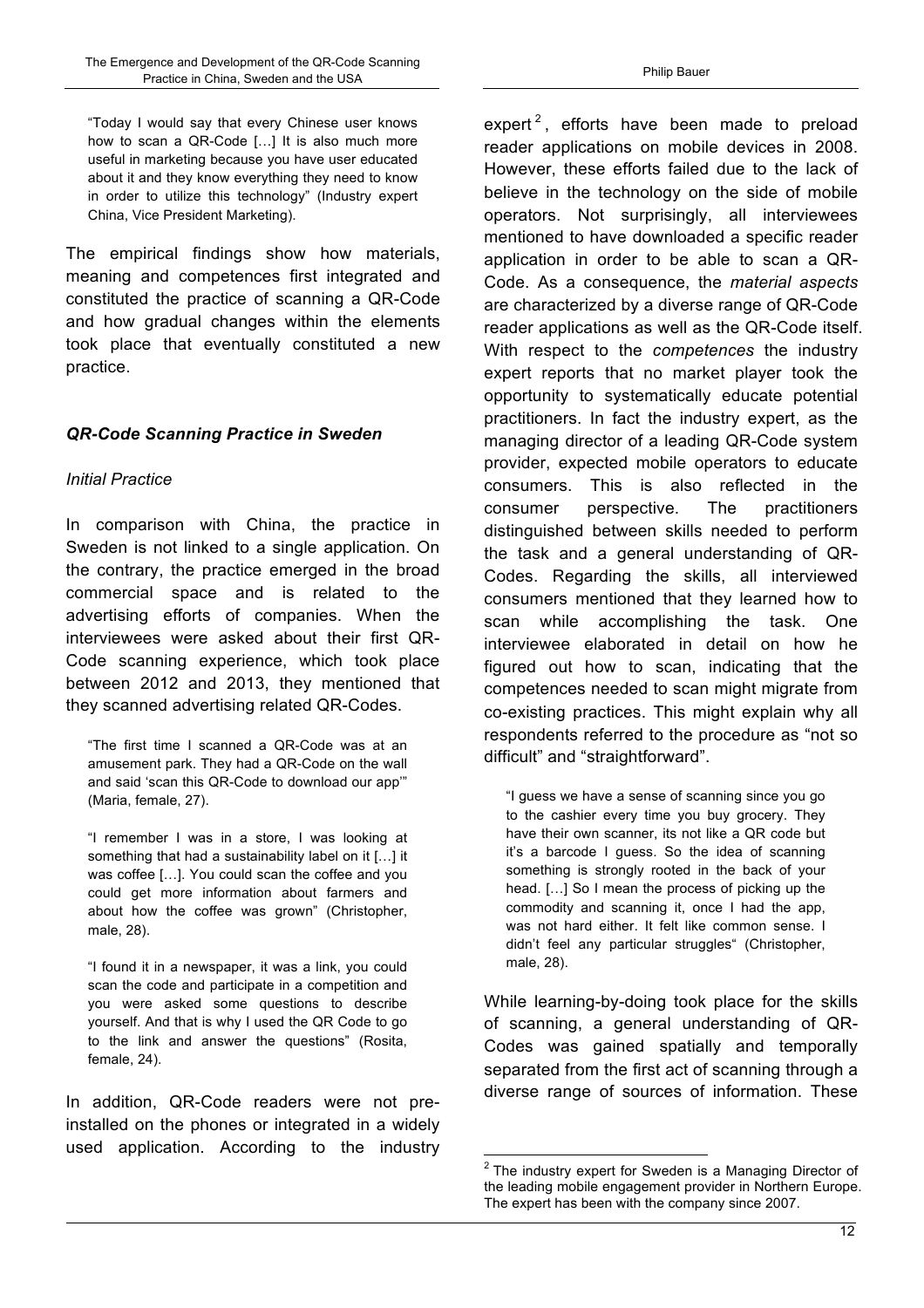sources of information are treated as material aspects of the practice.

"A guy who is very technical and knows stuff like that, was talking about everything, like the ease of use of the QR Code and that you could connect to stuff and so on. I think that was like the first conversation that I ever had about QR Code" (Maria, female, 27).

"I am a bit interested in technology so this is something that I have read about in some newspaper or some magazine. And then I guess, it is hard to recall, but I guess I heard people talk about it. You know when a new technology emerges people tend to mention it, 'have you seen this technology, have you tried it?'" (Christopher, male, 28)

"My mum has used it before so I have heard from her a little bi.t [...] So when I tried it myself I have heard it before but never used it" (Rosita, female, 24).

These quotes exemplify first of all, that conversations about QR-Codes took place due to the novelty of the material aspects. Secondly, it demonstrates that social interaction among consumers lead to the dissemination of the understanding of QR-Codes, rather than institutionalized education by organizations. Furthermore, these conversations also imply that the topic itself was associated with a sense of popularity.

In line with this *meaning*, one consumer describes QR-Codes as the "new thing that every body was going to do" (Maria, female, 27). Moreover, the advertiser interviewed confirms that QR-Codes "became like a hype" (Brand Analyst, Digital Marketing Agency). Thereby, new material aspects, a general understanding of QR-Codes and the popularity associated with QR-Codes are linked and enforced through the conversation. Further, the general understanding about QR-Codes and the novelty of the material aspects arouse the curiosity towards the technology of the practice, practitioners were hooked by the technic.

"Curiosity! Mainly because it was a new technology which I haven't tried. I am a bit curious, I mean just technologically. But also it was a commodity that I was actually interested in knowing more about. So

it certainly dependent on the commodity. I wouldn't have scanned a bottle of shampoo or something, that wouldn't interest me" (Christopher, male, 28).

"I think I actually saw it as an opportunity to scan the code, like a code for the first time, to see if it works. And then I wanted the app [QR-Code linked to the App-Store] as well, to see what it was. But I think I saw the opportunity to try the scanner" (Maria, female, 27).

"I was curious to use it. […] I recognized it [previous QR-Codes] but it was not interesting for me, but when I saw it in the newspaper, 'ohh this is for me I think i can use it maybe' and then I tried" (Rosita, female, 24).

Further, the quotes clarify that the curiosity of the practitioners was triggered in a specific moment when the interviewees were exposed to the QR-Code. This shows the interrelation between the material aspect and the curiosity. However the meaning related to QR-Codes in commercials changed over the time. Two interviewees mentioned that they have changed their opinion about QR-Codes related to advertising based on their scanning experience.

"I feel like they are a bit redundant. I think it is often very hard to scan and it is just as easy to type it in. I mean everyone is a fast typer now a days so I don't really see the need of them" (Maria, female, 27).

"I gathered that most of the QR-Codes are just like redirections to the website and then it is just easier to just type it in. It needs to be simpler, it needs to be quick and actually beneficial and not just a gimmick" (Christopher, male, 28).

The interviews with practitioners point to a circuit of interdependent relation between the material aspects, the understanding of QR-Codes and the defection of the practice in the advertising space. Based on the scanning practice and the reevaluation of the QR-Code content, the meaning of scanning changed gradually and eventually QR-Codes were considered as "redundant" and "unnecessary". Thereby, previous experience shaped the meaning of QR-Codes in the context of advertisement, and explains the defection of the two practitioners. This is confirmed by the industry expert, who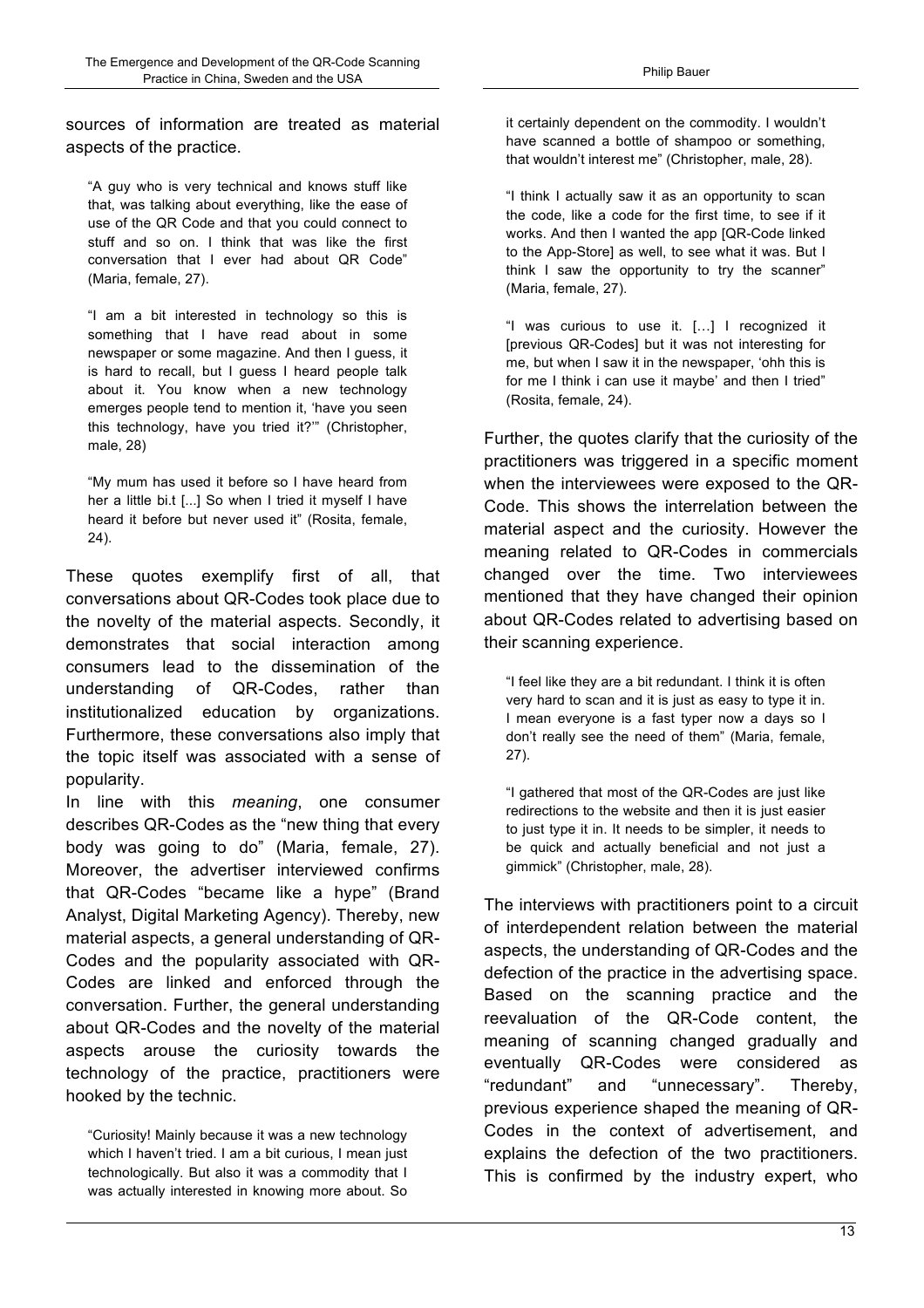believes that "QR-Codes even today are suffering from the label they got years ago".

#### *Most Recent Practice*

In regard to more recent scanning experiences, all three consumers reported to have scanned a QR-Code in very different occasions.

"I think I scanned to get my phone connected to my smartTV, to browse on YouTube through my phone on TV, on my big screen" (Maria, female, 27).

"Two weeks ago I went to a seminar, like a business seminar, and that seminar was free to register, but you got a ticket via e-mail. They sent me a QR-Code which I needed to show" (Christopher, male, 28).

"In the library at the university we have a QR-Code to book our study room […] They are outside the room on the door. The QR-Code is on the paper and I took my smartphone and just held it to the QR-Code and came to the link where I could book the room" (Rosita, female, 24).

The findings show that the practice is now integrated into a diverse range of established products and practices. This raises the classical problem of defining the boundaries of the practice. From the conceptualization of practice, this development can either be seen as new material aspect of the existing practice or the practice itself can be seen as a sub-practice related to a broader context (Mylan, 2014; Røpke, 2009, p. 142). Even though this is an interesting theoretical aspect, it is not really relevant for the research purpose. Here, the main point is the diversification of the practice. The practice is reproduced in a different form due to the integration of the practice into other products and activities. Thereby, multiple types of practices exist around scanning a QR-Code.

This process also affects the *material aspects,* as each practice has "its own required paraphernalia" (Warde, 2005, p. 142). Hence, the material aspect related to the practice of scanning got more diversified and tailored to the usage. Further, in the cases described by the interviewees the demand for QR-Codes is generated indirectly through the participation in an event, the technical system of the TV and the booking of a group study room.

This has consequences for the *meaning* of scanning a QR-Code. Consumers describe the QR-Codes in relation to the use case. More precisely, they see QR-Codes as an "easy way" and "good way of doing". Thereby, the consumer evaluates the QR-Code in context of its use.

"I felt it was very, very efficient. And I felt that it was a good way. You do not even have to talk with the people who scan the code" (Christopher, male, 28).

"I think that was quite easy, I had to go up to the TV of course and scan the code but that worked ok. It didn't take long and it worked fine" (Maria, female, 27).

"That's a very clever way, you don't have to use your computer, all you need is the iPhone to book the study room, very smooth" (Rosita, female, 24).

In regards of skills needed to scan, all interviewees mentioned to be more familiar with the practice of scanning, due to their previous experience. However, as the QR-Code is used in different situations, a new understanding is established. In this context, all three consumers interviewed mentioned that the materials informed them about the use, illustrating the link between material and meaning. Beside the materials, one consumer mentioned that the understanding of the QR-Code migrated from coexisting practices.

"They [in the e-mail] said this is your ticket and I figured this is something I need to show to the person who is working there because of my previous experience. And I guess the reference to entering the airplane was very strong" (Christopher, male, 28).

The empirical data revealed that the consumers' practices were initially linked to advertising, and then changed through the integration of QR-Codes into established practices and products. The brand analyst interviewed supports these findings. While initially used in advertisement to "bring people from offline to online, […] now it is been used very well for tourism or even entertainment fields" (Brand Analyst, Digital Marketing Agency).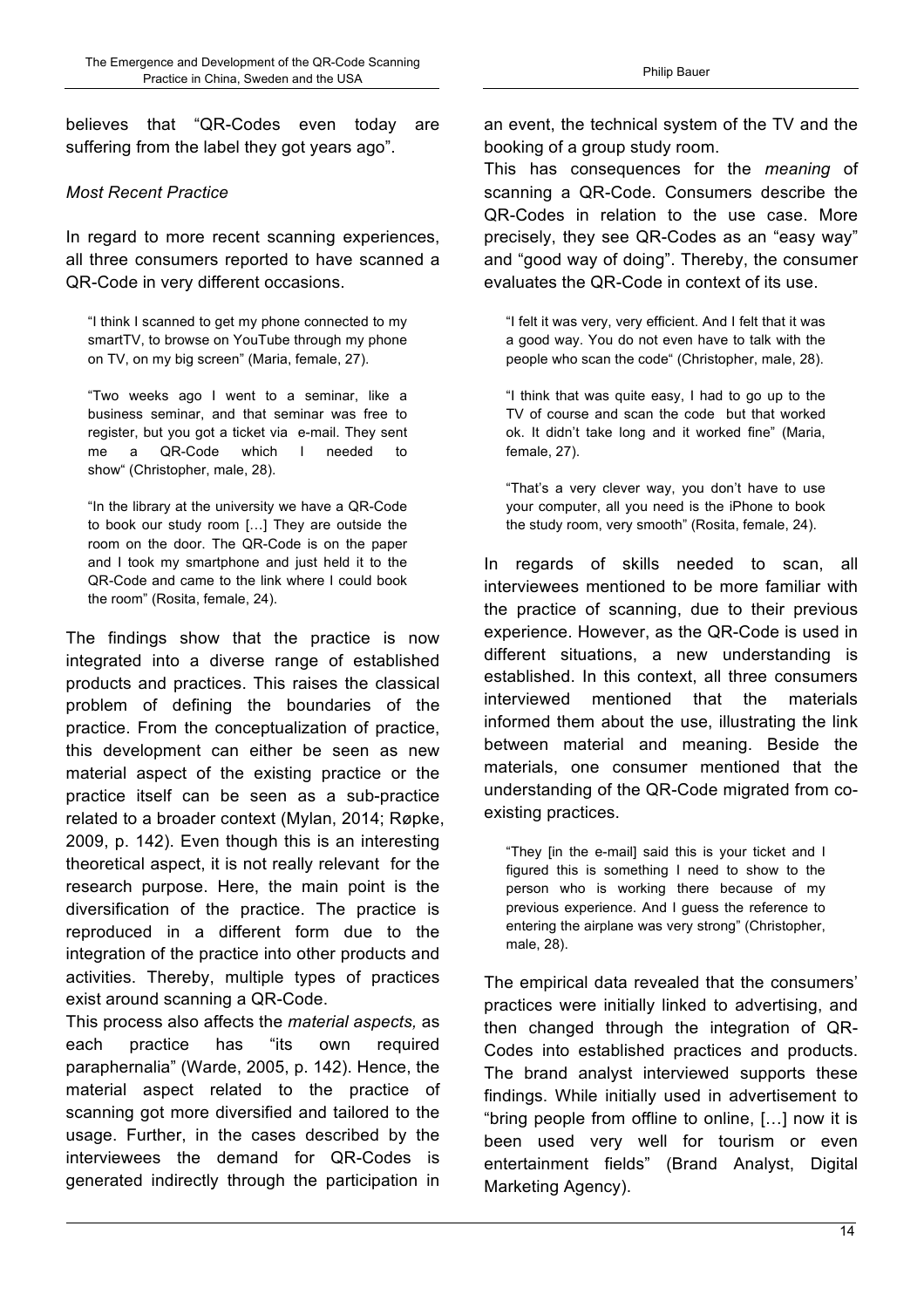In explaining why these elements came together it is important to look at the institutional context. The industry expert, the Managing Director of a leading QR-Code system provider in Northern Europe, took initial efforts to promote the practice in Northern Europe. However, the early years were characterized by resistance towards the technology.

"So in 2008 I went out, started in Denmark, trying to tell people we are [QR-Codes] going to be big. I realized that I was the only one in northern Europe that believed in that fact, at least in 2008" (Industry expert Sweden, Managing Director).

In particular, mobile operators, advertising agencies and brands are involved as market actor. The mobile operators showed a lack of believe in the technology and as a consequence did neither support the dissemination of the technology nor the education of the consumers. In the case of advertising agencies the technology was rejected for aesthetic reasons.

"I went to all of the agencies, for me QR-Codes are an additional tool in their toolbox for their clients to create an instant entrance for offline-to-online. […] They didn't like it. From an agency, a graphical design perspective, they believe it ruins the design of the poster" (Industry expert Sweden, Managing Partner).

Further, according to the industry expert the agencies didn't understand it as an additional marketing tool. In fact, agencies now see it as "pretty much old marketing tactic" (Brand Analyst, Digital Marketing Agency). On the side of the brands, the opinion prevailed that it is "extremely expensive" (industry expert Sweden, Managing Partner) to incorporate a good user journey. Consequently, "there has been a focus on design but only very little focus on the user journey and the consumer experience" (Industry Expert Sweden, Managing Director), even though the industry expert was aware of the importance of the user experience.

## *QR-Code Scanning Practice in the USA*

#### *Initial Practice*

Similar to Sweden, the QR-Code scanning practice in the USA emerged in the broader commercial space. The consumers interviewed reported that their first QR-Code scanning experience took place between 2007 and 2012. Two interviewees reported that the practice was tied to promotional efforts of a company, whereas one consumer mentioned to have scanned a QR-Code related to publishing.

"I think that it was on the back of a product, I cannot remember what product it was, but it was basically a link to the product's official website. […] I feel like it was kind of late when I did it, the codes were already out there in 2012" (Jane, female, 20).

"So I guess the first time ever I scanned a QR-Code was probably 2010. At that time I was in high school. And in the school newspaper there was an advertisement and they used it just to link their website to their ad" (Sophie, female, 23).

"The first time I used a QR-Code was while reading an article in the Wired magazine specifically about these codes and the use and so on. This was probably about 8 years ago, at that time QR-Codes began showing up in print and stores" (Peter, male, 28).

In regards to the *materials*, all respondents mentioned that QR-Code readers were not preinstalled on their phones, thereby specific applications had to be downloaded. As a consequence, the material aspects are characterized by different QR-Code reader applications as well as the QR-Code itself that was found on print material and on a product. All interviewees reported that the variety of available QR-Code readers in the app store was great and the application was free of charge. One participant even mentioned that a payment would have been an obstacle.

"The apps that could scan them [QR-Codes] were free. I don't think I would have done it if I had to pay 99 cent or something for it" (Sophie, female, 23).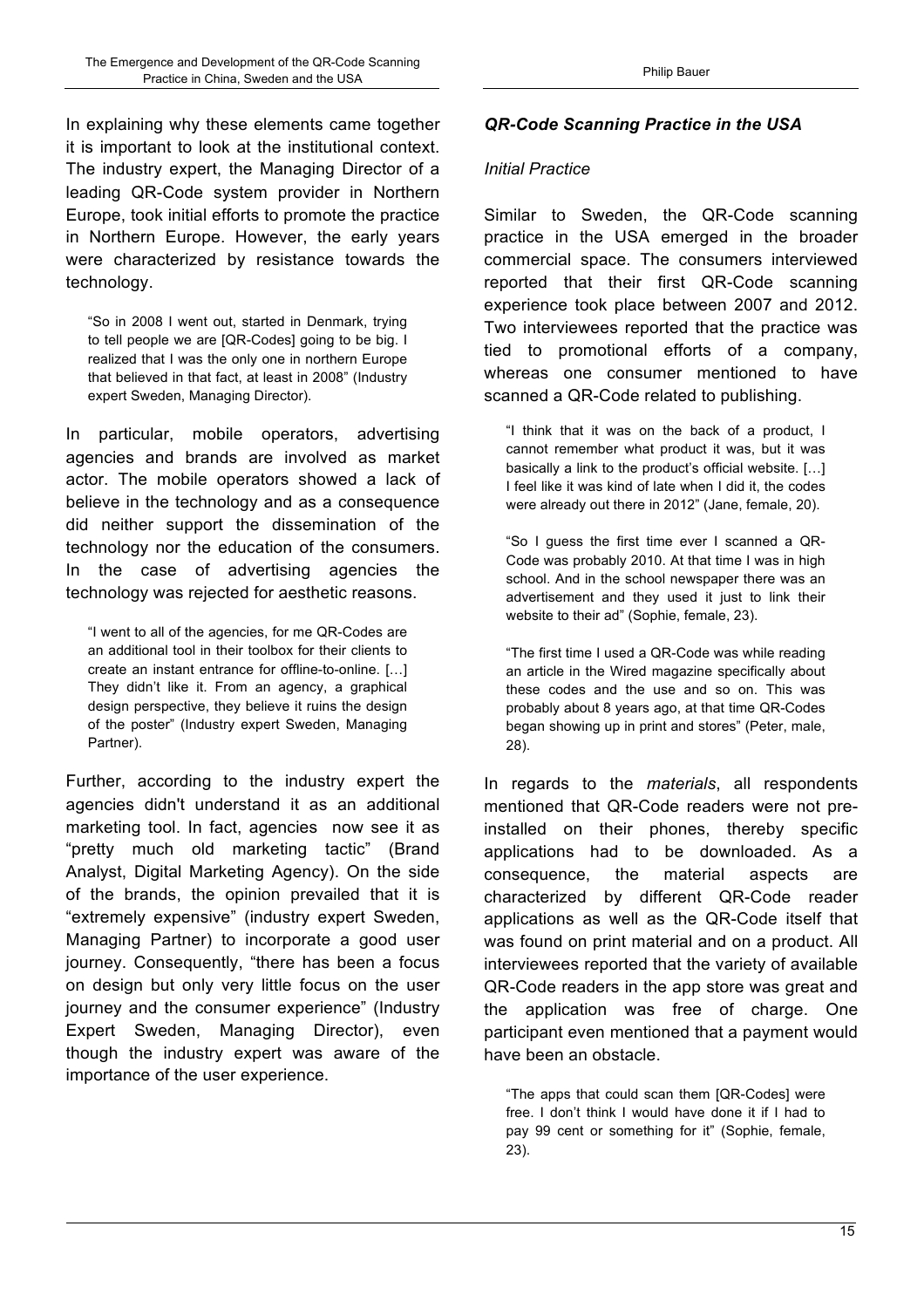Concerning the *competences* the practitioners distinguished between practical skills to carry out the procedure of scanning and a general understanding of QR-Codes. Regarding the first, all interviewed consumers mentioned that they perceived the procedure as "easy" and learned how to scan while accomplishing the task.

"I just opened the app and it said place camera just on top of the QR-Code. And that's what I did and it scanned it in one second" (Sophie, female, 23).

"When I clicked on it [the application] there was already the camera view and there was a little square, a frame where I could match the QR-Code so I just went on. […] It was quick, simple. I liked how you would just fit the code inside the frame without clicking anything" (Jane, female, 20).

"It wasn't that hard. There was not much to see actually, it showed the camera frame and I kind of put the camera of the phone over the code and scanned it" (Peter, male, 28).

The citations illustrate that the perceived ease-ofuse of the application had an impact on the learning process, thereby, material aspects and the skill needed for the procedure are linked. In one case, this relationship is specifically strong, as explicitly formulated instructions on how to scan were given by the application itself. Additionally, a general understanding of QR-Codes was gained from a diverse range of sources. One participant mentioned to have read an article about QR-Codes, whereas two others mentioned to have learned about it from friends.

"I heard about it from my friends but never tried it. And then I just saw one [QR-Code] so I gave it a try and downloaded the app" (Jane, female, 20).

"And the first time I didn't really know what it was and a friend was like 'this is called QR-Code' and I was like 'OK, what's that?'. And then I downloaded one of the free apps from the app store" (Sophie, female, 23).

"[…] Reading an article in the Wired magazine specifically about these codes and the use and so on" (Peter, male, 28).

All three cases show that knowledge about QR-Codes played an important role in the practice. Once the potential practitioners were educated

on QR-Codes, their interest and curiosity in the practice arose. One participant elaborated in detail on the importance of knowledge regarding the use of new technologies, illustrating how understanding affects the sense making process of the practice.

"Just like any kind of new thing that comes out, you're kind of ignorant of it until someone really tells you what it is. […] When I first saw it [a QR-Code] I just didn`t really have an opinion. I just thought it was a weird thing to put on an advertisement. Then my friend told me what it is and I got kind of curious and wanted to try it […] If I see one now I am like 'Okay, cool I can scan that with my phone'" (Sophie, female, 23).

Thereby, competences are clearly linked to the *meaning* of the practice. Beside the knowledge that created curiosity and interest in the practice, the novelty of the technology as well as the omnipresence of the QR-Codes reinforced this feeling.

"I was curious, because people were talking about it. I saw QR-Codes starting to appear in advertisement and on products. So I wanted to try it" (Jane, female, 20).

"I am in general interested in new technologies, I think you should try out new things from time to time and see how it works. So in the article they were talking a lot about it and they said it was a new thing that comes from Japan. That kind of got me excited about it. I just got curious" (Peter, male, 28).

In these cases the aspect of novelty of the materials also contributed to the curiosity. Further, in all three cases the curiosity of the practitioners was triggered in a specific moment when the interviewees were exposed to the QR-Code. This shows the interrelation between the material aspect and the curiosity.

However, two practitioners changed their meaning towards the practice based on their previous experience. Specifically the QR-Code content had an impact in this development.

"The first time I did it, I thought it was really cool and I thought it would become the thing to do. […] I haven't had it in a while just because I don't really find the use for it all too much. I haven't really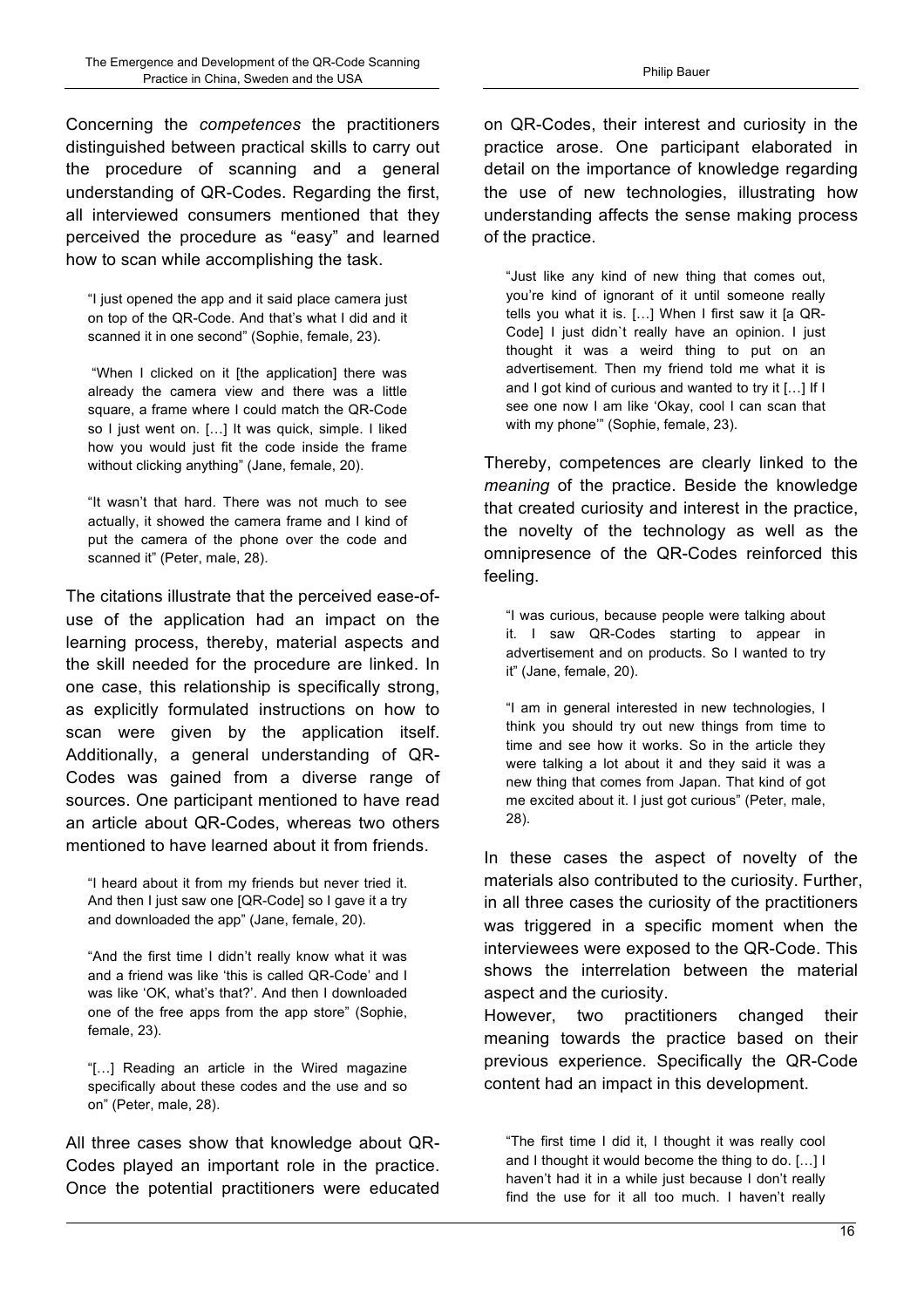found much use for myself just looking at advertisements. I am not that interested to the extent that I would scan that"

"Since that time, I have seen codes in every sort of place but honestly didn't find them useful or valuable. The content is often related or not very helpful. It is not helpful to what I seek" (Peter, male, 28).

This notion is confirmed by the business professionals. The industry expert $^3$  points out that "the users want to see value for the investment of time and action", while the CEO of a US-based advertising agency refers to the basic QR-Code content. According to the CEO, initial QR-Codes just linked to Facebook or companies website, this is "how the perception of QR-Codes became negative" and is still affecting the practice today.

"Now here in the US we are suffering the results from what could have been a really interesting marketing tool" (CEO & President, Advertising Agency).

In explaining the cause of the redundant QR-Code content, the industry expert points towards a relationship between consumer and producer. Brands are only willing to invest in the technology if the user base is big enough. The advertiser delivers a similar explanation, highlighting how priorities affect the choice of the advertising channel.

"It is just not enough people using QR-Codes for them [brands] to invest in content around QR-Codes (Industry expert, CEO & Founder).

One of the things that I always talk about is that we [the USA] are not a mobile first yet, we are mobile always. […] Always should a brand present through mobile marketing communications, but it is not the number one priority yet. […] QR-Codes are not necessarily a top priority in your marketing toolbox" (CEO & President, Advertising Agency).

#### *Most Recent Practice*

With reference to the more recent scanning practice, the two interviewees that reported to have changed their meaning towards QR-Codes related to advertising have scanned QR-Codes, consequently, in different situations. While the other interviewee scanned  $-$  like the first time  $- a$ QR-Code related to advertisement.

"The last time I used a QR-Code was the last JetBlue flight that I had. I just have the JetBlue app, I logged in, checked in and it just popped up a QR-Code immediately" (Sophie, female, 23).

"It was pretty much the same, it was something about a promotional thing, I guess it was on an advertisement card. Maybe someone just handed it out to me." (Jane, female, 20).

"The last time I used a QR code was last week, they have reinvented themselves within POS applications. At Subway, a sandwich shop here in the US, they have included codes in their payment processing for secure transactions" (Peter, male, 28).

The empirical findings show that QR-Codes are now used in a wider commercial context. Thereby, the practice is reproduced in a different form and multiple types of practices exist around scanning a QR-Code in the USA.

This multiplication also affects the *material* aspect of the QR-Code scanning practice. The materials involved are shaped by the specific needs of the context. In two cases the demand for QR-Codes were generated indirectly through the mobile payment and the flight with JetBlue.

The use of the materials in a specific context also affects the *meaning*. In these two cases, the interviewees evaluated the use of QR-Codes relative to the context and described it as "practical" and "handy".

"I think it is very practical. I think airlines that don't have it already, should definitely implement it. [...] But the actual procedure of using the mobile ticket is even easier than using a paper ticket because a paper ticket you fold up, stuff in the bottom of your backpack and always have to get out. But your phone you always have with you. [...] You have it easily in your hand at your disposal" (Sophie, female, 23).

 $3$  The industry expert for the USA is the CEO and founder of a technology company that offers products that facilitate the mobile engagement of consumer. The expert has been with the company since 2007.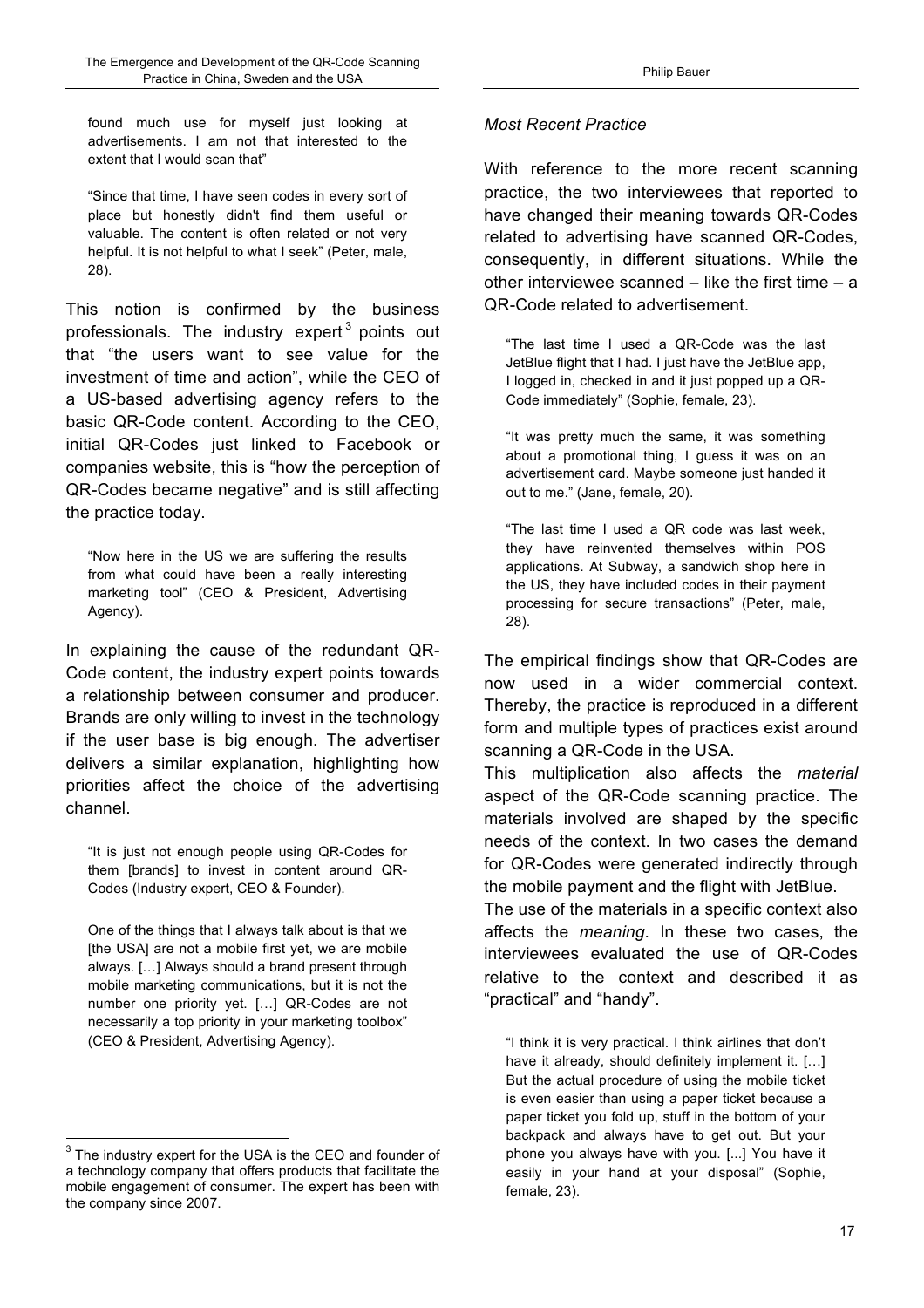"When I think about it, it was actually easier then paying with credit card. I just grab my phone, unlock it and scan it. You can do all that with one hand - very handy" (Peter, male, 28).

In particular, the smartphone had a great impact on the evaluation. The interviewees related to specific attributes of the smartphone, the reachability and the ease-of-use, which then transferred to the "practical" meaning of the practice. In the case of the advertisement, the respondent referred to the material aspects as "a regular thing right now, it is everywhere. So I just felt it was natural for it to be there" (Jane, female, 20). Thereby the initial excitement has given away to a matter-of-fact perspective on the QR-Code scanning practice, in which even the QR-Code content is anticipated.

"I knew that it was just like a scan, you don't need to fix it, you don't need to frame it from corner to corner. I know that it just going open a website, its not going to do anything magical" (Jane, female, 20).

This citation also shows that the practitioner got more familiar with the scanning procedure. In the two other cases the practitioners reported a similar experience, however specific in context to the practice.

"So first I would print out the ticket but still have my mobile ticket just in case as a back-up. I thought that maybe the only concern is that the battery lasts, the older the devices get the shorter the battery lasts. But nothing ever happened" (Sophie, female, 23).

"It wasn't new to me and it is not that hard. We all can open an application and we all take photos with our phones. I think mobile payment is just those two things together. You open an app and you hold it over the QR-Code" (Peter, male, 28).

The empirical data shows that the practices of scanning a QR-Code changed over the time. QR-Codes are integrated into established practices and products. The industry expert and the business professional confirm that QR-Codes are still used for classical advertising. However, they are part of a broader context. "People are using it nowadays, as a technology within a

broader solution" (Industry expert, CEO & Founder).

# *Discussion*

Despite its short history, the QR-Code scanning practice in China, Sweden and the USA showed a tremendous development. The practice is seen as part of the everyday life in China. Whereas, in Sweden and the USA, the performance of the practice is limited to specific sites and not viewed as part of the everyday life. In order to explain this development it is important turn to the view of practitioners as well as the institutional context. Further, specific aspects in the development are highlighted.

In China, the practice is closely linked to the application WeChat. In the beginning practitioners found pleasure and excitement in the novelty of the materials and were hooked by the technology and its possibilities. Further the performance was seen as a convenient way to add friends. However, within a set of repeated performances, practitioners reevaluated the material aspects of the practice. Through this reevaluation the initial novelty and the technical fascination were given way and convenience remained as a meaning. Due to the convenience, practitioners continued to perform the practice. This resonates with Shove and Pantzar (2007) conclusion that a positive experience for practitioners, give rise to a process of repetition and reproduction. In the case of China this helped to build a constituency of competent practitioners behind the practice. Further, the constituency of practitioners was increased due to a interpersonal recruitment process. Since the practice is characterized by the interplay between two person, practitioners draw other into the practice. In drawing an interim conclusion, it becomes clear that due to WeChat the practice of QR-Code scanning was able to set root in China and build a base of competent practitioners equipped with QR-Code reader applications. This base influenced the trajectory of the practice. On one side, the success of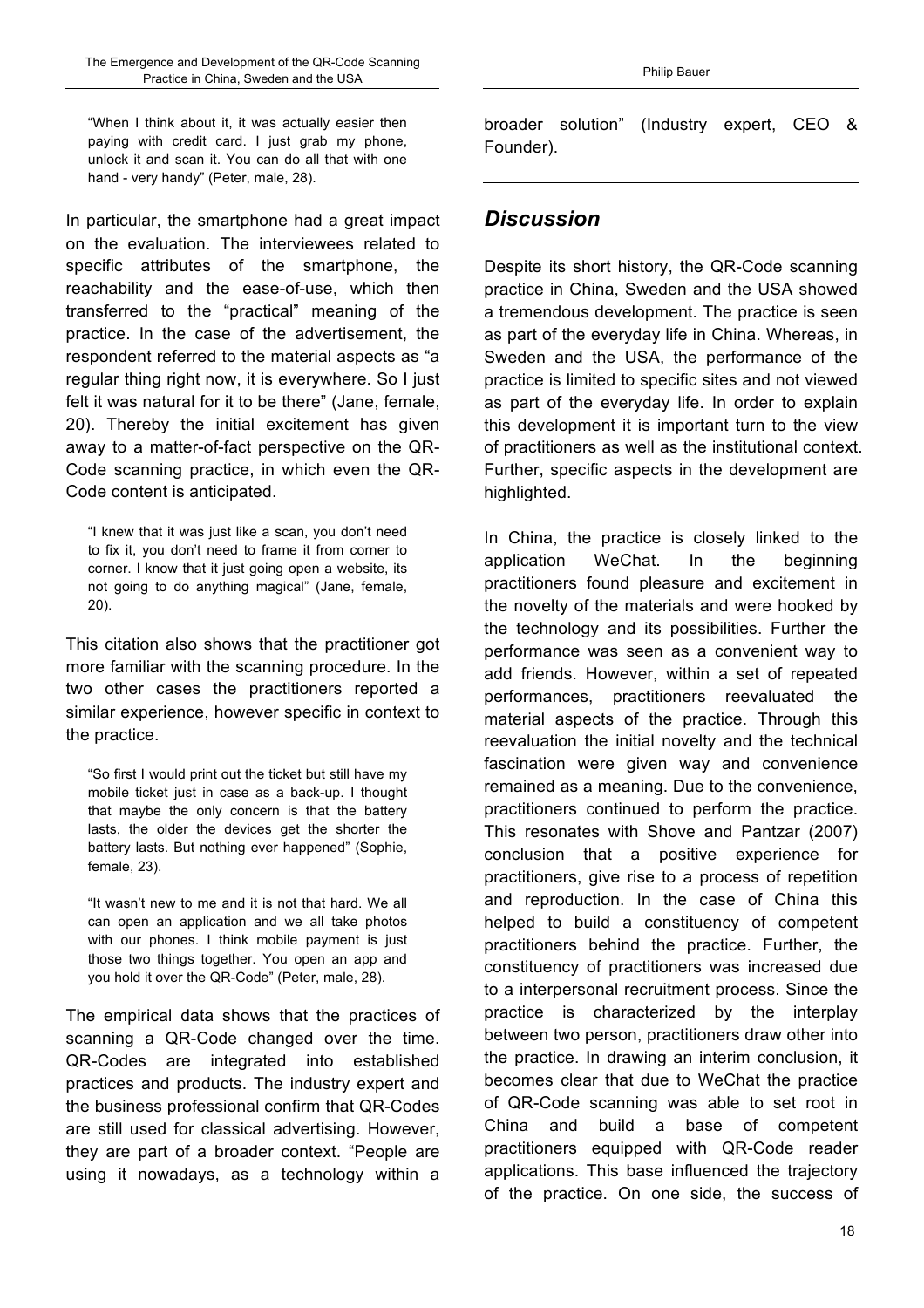WeChat lead to the diversification of the practice into different application. Moreover, these application were part of the mundane life of Chinese citizens and, thereby, increased the opportunity to carry out the practice. In line with Southerton et al. (2012) the diversification lead to the spread of the practice. On the other side, as the practice became more common, the materials, precisely the QR-Codes in the commercial space, became increasingly adopted. Both of these factors influenced the view of QR-Code as part of the everyday life in China.

Turning towards the development of the practice in Sweden and the USA, the empirical data shows a different trajectory of the practice. The practice emerged in the broader commercial space, the initial use cases were promotional efforts and publishing activities. Similar to China, in the beginning practitioners were exited about the novelty of the materials and hooked by the technology and its possibilities. It is interesting to note, that in all countries a similar meaning existed that had an great impact on the recruitment of practitioners. This relates to scholars in the field of technology acceptance highlighting that curiosity is a proximal antecedent of the intention to use technology (Venkatesh, 2000). Compared to China, the practice was not accompanied with convenience or any other meaning. As the practitioners reevaluated the practice within a set of repeated performances, the initial novelty and the technical fascination were given way and a new meaning rose. In fact, practitioners evaluated the quality of the QR-Code content and realized that the content provided by companies was redundant and, therefore, the practice itself was seen as unnecessary. This interrelation shows that the technology use is affected by previous performances of the practice. In the terminology of Shove and Pantzar (2007), the QR-Code content did not offer a sufficient experience, practitioners turned away from scanning QR-Codes related to advertising and publishing. Therefore, in comparison with China, the practice could not recruit a constituency of practitioners. Hence, the practice could not take root in the everyday life of the practitioners, due to the negative experience of the practice. Further, the evolvement of the negative perception of QR-Codes for commercial purposes, still prevents potential practitioners to carry out the practice today. However, independently from the initial use of QR-Codes, the practice reborn itself in different sites. Nevertheless, compared to China two factors appear to explain why QR-Codes are not seen as part of the everyday life in Sweden and the USA. Firstly, the use cases are less mundane. Event-ticketing, flying and the booking of group study rooms are hardly activities of the everyday live. Secondly, as the practice did not recruited a base of practitioners, business professionals turned way from the use of QR-Codes as a advertising tool. Thereby, the omnipresence of QR-Codes that reinforced the meaning of common in China, could not happen. Which intern decreased the opportunity to carry out the practice.

In further understanding how and why these trajectories developed this way, it is important to take note of the institutional context. In China, the main institutional actor was Tencent, the developer of WeChat. Tencent added the QR-Code reader as a function to their messaging application in order to increase the convenience. Thereby, Tencent had a clear understanding of the function of QR-Codes, which determined their action. The company made efforts to educate the users about QR-Codes, an important aspect in the development of the practice. Hence, Tencent not only provided the material aspect, but also contributed strongly to the elements competence and meaning.

In contrast, in Sweden and the USA great variety of different actors were in involved in providing the elements that constitute the practice as the practice emerged in the broader commercial space. Specifically the brands and advertising agencies that created the QR-Code content, in one case the publishing company, mobile operator and QR-Code system provider. However, in the case of Sweden each actor had different ideas about the technology. The empirical data concerning the USA reveals a similar picture, brands were not willing to invest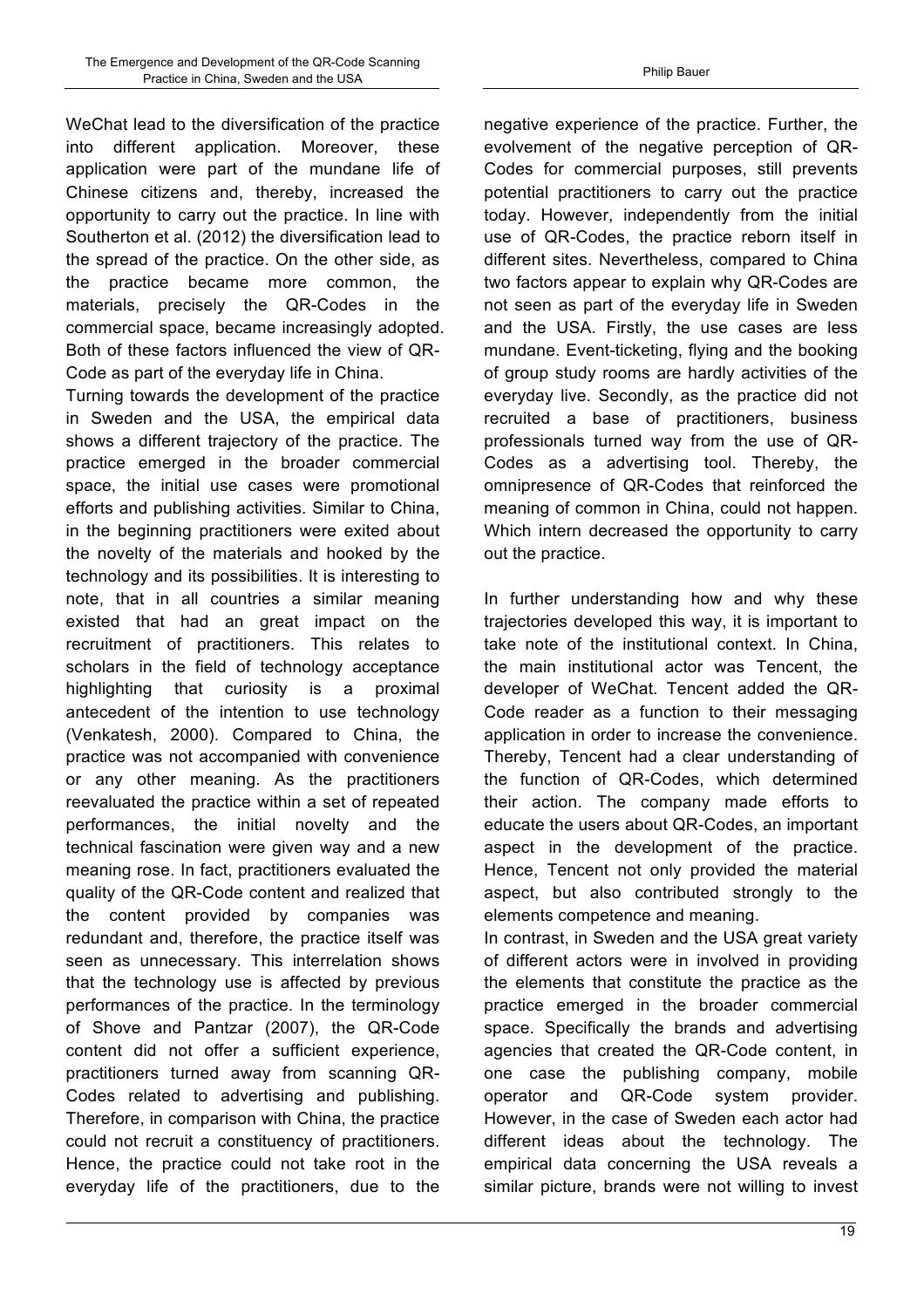in the technology due to the small base of practitioners. Thereby, the institutional context in Sweden and the USA is characterized by divers range of actors with a conflicting understanding of QR-Codes.

Beside the role of the consumers and producers, the comparison between the three countries reveals another important aspect. The empirical data shows that specific Chinese aspects impacted the emergence and development. The logographic language and the population size offered a fertile soil on which the practice could unfold. In particular, these aspects shaped the meaning of the practice. Neither in Sweden nor in the USA, did a similar aspect impacted the emergence and development of the QR-Code scanning practice.

In drawing the treads together, it becomes clear that both consumers and producers affect the emergence and development of the QR-Code scanning practice. Specifically, the development of the practice is shaped by the recursive relation between consumer and producers. The empirical data shows that it needs a critical mass of practitioners for actors to invest and support the practice. However, practitioners only keep on carrying out the practice if they get a good experience, which demands the investment of the producer.

In China, the practice emerged in a specific site and then gradually developed into the wider commercial space. Scholars in sociology of technology and evolutionary economics have emphasized the importance of such niches as they help to "build a constituency behind a new technology" (Kemp et al., 1998, p. 184). In this terminology, WeChat offered the practice a protected space. This incubation room helped, on one side, to recruit and educate practitioners, and on the other side, to diffuse the QR-Code reader application. The existence of the logographic language and the great population size increased consumer recruitment. As the base of competent practitioners developed, producer started to invest in the development of the practice. As outlined before, this lead to the diversification of the practice and the multiplication of QR-Codes. Both aspects were relevant for the practice to become part of the everyday life.

In Sweden and the USA, the practice emerged in the wider commercial space, in the terminology of the niche strategy, the mainstream market (Geels & Kemp, 2007). As the practice emerged in the mainstream market, the practice could not overcome the causality dilemma between consumer and producer. Hence, it was not able to build up a base of competent practitioners which in turn attracts the investment of actors. Further, a greater variety of different actors were in involved in providing the elements that constitute the practice, making the establishment of the practice more difficult. This is problematic as especially close-knit networks of key actors are helpful for the emerge of practices (Shove & Pantzar, 2005; Shove et al., 2012).

# *Concluding Remarks*

This article aimed to illustrate consumers' and producers' role in the emergence and development of the QR-Code scanning practice in China, Sweden and the USA. The presented study shows that a recursive relationship between consumers and producers exist, which affects the trajectory of QR-Codes in each country. In China, WeChat offered a protected space that helped to overcome this causality dilemma between. Further, logographic language and the population size offered a fertilizer for the practice. In contrast, in Sweden and the USA the practice was not able to overcome this dilemma. In the light of these findings, the different usage levels of QR-Codes between each countries are seen as an produced outcome of the relation between consumer and producer, rather than the affect of the behavioral intention of the consumers.

In this light, the current study suggests several implications to scholars and professionals. Regarding research, this study shows the relevance of a socio-material perspective in order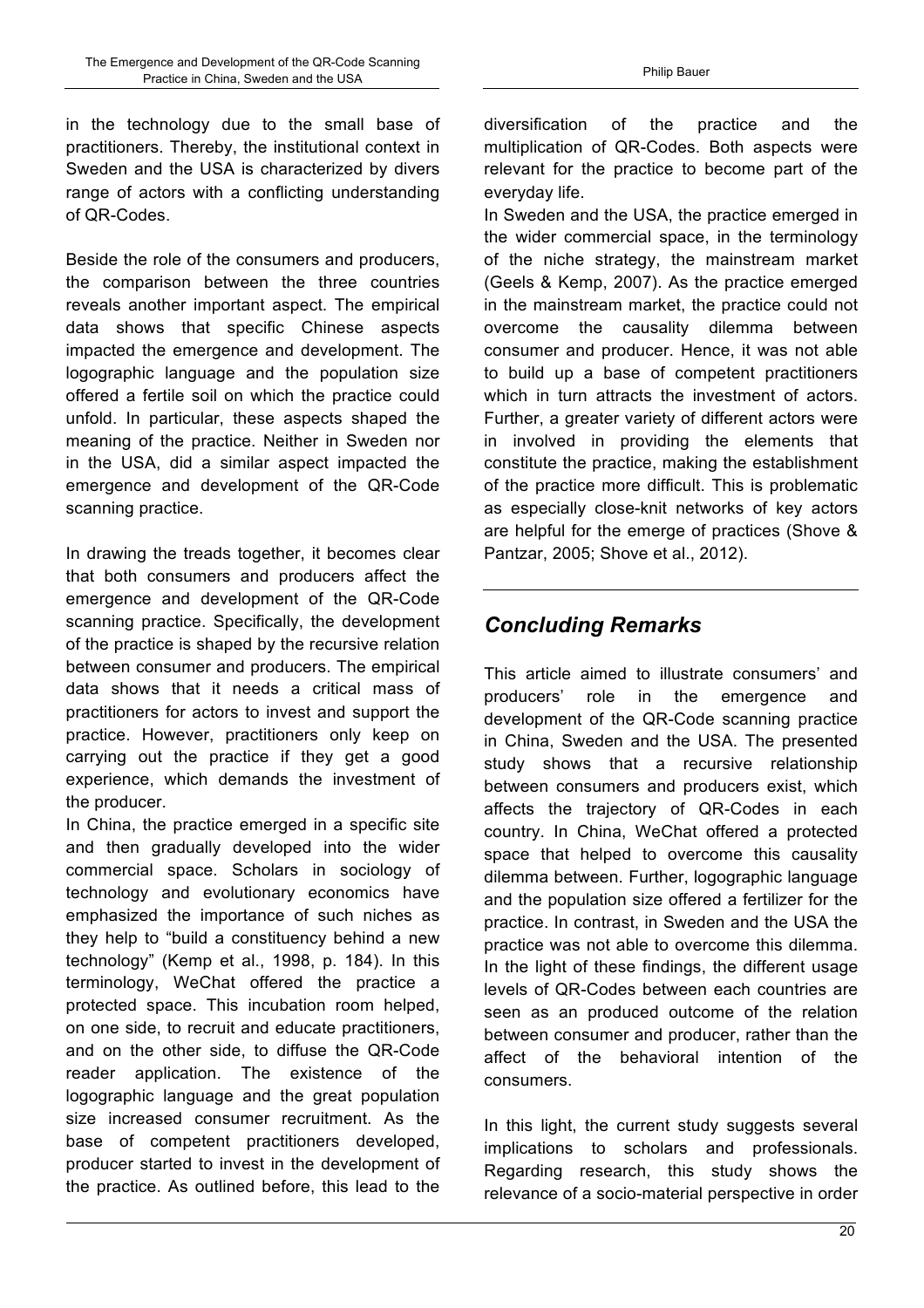to explain the consumers' acceptance of technology. The study illustrated that the relationship between consumer and producer has an impact on the usefulness of technology. This contribution is especially interesting turning towards the Technology Acceptance Model (TAM), which sees the consumers' perceived usefulness as an indicator of the use (Davis, 1989). Thereby, the model might be less applicable in case of recursive relations. Considering the trajectory of the QR-Code scanning practice and its integration into varies sites, the study suggest the need to consider the intersection between different practices, and include all elements into the empirical analysis.

For business professionals the study illustrates the appropriateness of strategic niche management (Kemp et al., 1998) for innovation in technology that faces a casualty dilemma between consumer and producer. This point also leads to implications for the product development process. The study supports the suggestion of Ingram, Shove, and Watson (2007) for a cyclical model of designing and consuming. Thereby, consumer practice effects the use of technology, while technology affects the practice.

Empirical studies based on the consumer practice theory face some challenges and critiques. Since the study describes only three practices each country, it cannot state to which extent the described performances are widely diffused. However, as the findings from the consumers are coherent with description from the industry experts the findings indicate an important trend of change and diversification of the QR-Code scanning practice. Nevertheless, this can be addressed in qualitative study in order to complement the findings presented in this article. A final limitation points method of data collection. Data collection was restricted to interviews even thought practice theory supports the adoption of several data sources (Shove et al., 2012) and ethnography is seen as "the key methodology with which to observe social and situated practices" (Corradi, Gherardi, Verzelloni, 2008, p. 23). This is limitation is acknowledge, however in regards of the research aim to trace the emerge and development it is seen as possible to focus purely on interviews.

# *Acknowledgement*

Without the support from certain individuals, this article could not have come to be and thus, I would like to take this opportunity to express my deepest gratitude:

- ! To the interviewees that took the time to share their experience and insights with me.
- ! To Maria for being with me in library and to Brandy for putting me in touch with her friends.
- Last, but not least, to my supervisor Johan Hagberg for his guidance and helpful comments on the work.

# *References*

- AIP-Global. (2012). Usage and Awareness of QR Codes Around the World. Retrieved 11/02, 2015, from http://ssl.aip
	- global.com/EN/asia\_express/archives/795
- Bamoriya, H. (2014a). Cross-cultural Exploration of Consumers' Beliefs and Behavioral Intentions towards OR Codes in Marketing: An Experimental Study in India and USA. *Acta Universitatis Danubius. Œconomica, 10*(4).
- Bamoriya, H. (2014b). QR code based marketing in India and Japan. *Singidunum Journal of Applied Sciences, 11*(2), 20-29.
- Barringer, B. R., & Greening, D. W. (1998). Small business growth through geographic expansion: a comparative case study. *Journal of Business Venturing*, *13*(6), 467-492.
- Böhm, S., & Niklas, S. J. (2012). Mobile Tagging in the german market: A comparative study on user and non-user characteristics. *International Journal of Business and Management Studies, 4*(2), 161-170.
- Bradley, J. (1993). Methodological issues and practices in qualitative research. The Library Quarterly, 431-449.
- Bueger, C. (2013). Actor Network Theory, Methodology, and International Organization. *International Political Sociology, 7*(3), 338-342.
- Büttner, S., Ahmet, Z., & Cramer, H. (2011). QR code awareness in Stockholm, Sweden.
- Cata, T., Patel, P. S., & Sakaguchi, T. (2013). QR code: A new opportunity for effective mobile marketing. *Journal of Mobile Technologies, Knowledge and Society*.
- Cochoy, F. (2012). The pencil, the trolley and the smartphone: understanding the future of self-service retailing through its sociotechnical history: BAS, Göteborg.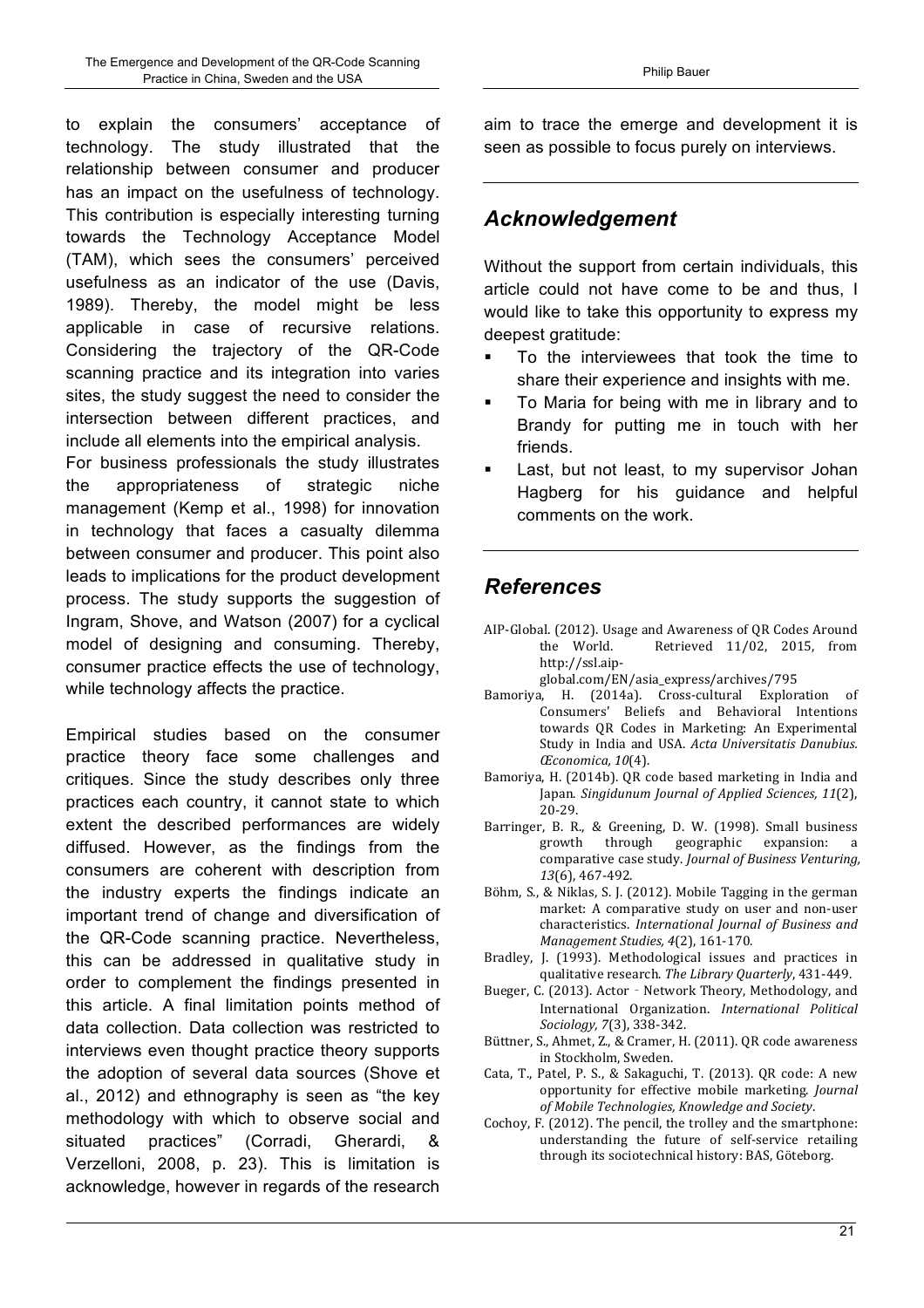- Corradi, G., Gherardi, S., & Verzelloni, L. (2008). Ten good *reasons for assuming a "practice lens" in organization* studies. Paper presented at the 3rd OLKC Conference.
- Davis, F. D. (1989). Perceived usefulness, perceived ease of use, and user acceptance of information technology. MIS *quarterly*, 319-340.
- eMarketer. (2013). US Ahead of Western Europe in QR Code Usage. Retrieved 02/02, 2014, from http://www.emarketer.com/Article/US-Ahead-of-Western-Europe-QR-Code-Usage/1009631
- Eriksson, P., & Kovalainen, A. (2008). *Qualitative methods in business research*: Sage.
- Ertekin, S., & Pelton, L. E. (2014). An Empirical Study of Consumer Motivations to Use QR Codes on Magazine Ads. *American International Journal of Contemporary Research, 4*(5), 47-55.
- Farquhar, J. D. (2012). *Case study research for business: Elektronisk resurs*. Los Angeles, [Calif.]; London: SAGE.
- Flick, U. (2007). *Designing qualitative research*. Los Angeles, [Calif.]; London: SAGE.
- Flick, U. (2009). An introduction to qualitative research: Sage.
- Flick, U. (2014). An introduction to qualitative research. London: SAGE.
- Fox, S. (2000). Communities Of Practice, Foucault And Actor -Network Therory. *Journal of management studies*, *37*(6), 853-868.
- Geels, F. W., & Kemp, R. (2007). Dynamics in socio-technical systems: Typology of change processes and contrasting case studies. Technology in society, 29(4), 441-455.
- Gram Hanssen, K. (2010). Standby consumption in households analyzed with a practice theory approach. *Journal of Industrial Ecology, 14*(1), 150-165.
- Halkier, B., Katz-Gerro, T., & Martens, L. (2011). Applying practice theory to the study of consumption: Theoretical and. *Journal of Consumer Culture, 11*(1), 3-13.
- Hamilton, R. J., & Bowers, B. J. (2006). Internet recruitment and e-mail interviews in qualitative studies. *Qualitative Health Research, 16*(6), 821-835.
- Heggestuen, J. (2013, 2013/12/13). One In Every 5 People In The World Own A Smartphone, One In Every 17 Own A Table. Retrieved 2014/01/31, from http://www.businessinsider.com/smartphone-andtablet-penetration-2013-10?IR=T
- Hopf, C. (2004). Qualitative interviews: an overview. A *companion to qualitative research*, 203-208.
- Ingram, J., Shove, E., & Watson, M. (2007). Products and Practices: Selected Concepts from Science and Technology Studies and from Social Theories of Consumption and Practice1. *Design Issues, 23*(2), 3-16.
- Jong-Hyuok, J., Somerstein, R., & Eun Seon, K. (2012). SHOULD I SCAN OR SHOULD I GO?: YOUNG CONSUMERS' MOTIVATIONS FOR SCANNING QR CODE ADVERTISING. *International Journal of Mobile Marketing, 7*(3), 25-37.
- Kemp, R., Schot, J., & Hoogma, R. (1998). Regime Shifts to Sustainability Through Processes of Niche Formation: The Approach of Strategic Niche Management. *Technology Analysis & Strategic Management,* 10(2), 175-198.
- Liao, K.-C., & Lee, W.-H. (2010). A novel user authentication scheme based on QR-code. *Journal of Networks*, 5(8), 937-941.
- Magaudda, P. (2011). When materiality 'bites back': Digital music consumption practices in the age of dematerialization. *Journal of Consumer Culture, 11*(1), 15-36.
- Marshall, M. N. (1996). The key informant technique. *Family practice, 13*(1), 92-97.
- Massis, B. E. (2011). QR codes in the library. *New Library World,* 112(9/10), 466-469.
- McMeekin, A., & Southerton, D. (2012). Sustainability transitions and final consumption: practices and socio-technical systems. *Technology Analysis & Strategic Management, 24*(4), 345-361.
- MediaCT, I. (2013). Our Mobile Planet. Retrieved 04/02/2013 http://think.withgoogle.com/mobileplanet/en/grap h/?wave=2013&age=all&gender=all&active=country
- Mohamud, A. (2012, 19/09/2012). QR Code Usage Among European Smartphone Owners Doubles Over Past Year. Retrieved 02/02, 2014, from http://www.comscore.com/Insights/Press-Releases/2012/9/QR-Code-Usage-Among-European-Smartphone-Owners-Doubles-Over-Past-Year
- Mylan, J. (2014). Understanding the diffusion of Sustainable Product-Service Systems: Insights from the sociology of consumption and practice theory. *Journal of Cleaner Production*.
- Narang, S., Jain, V., & Roy, S. (2012). EFFECT OF QR CODES ON CONSUMER ATTITUDES. *International Journal of Mobile Marketing, 7*(2).
- Neumann, N., Bartsch, S., & Meyer, A. (2014). QR-Codes -Marketing-Hype oder effektives Instrument? *Marketing Review St.Gallen, 31*(5), 62-72. doi: 10.1365/s11621-014-0404-5
- Okazaki, S., Li, H., & Hirose, M. (2012). Benchmarking the Use of QR Code in Mobile Promotion. *Journal of Advertising Research, 52*(1), 102-117. doi: 10.2501/JAR-52-1-1021117
- Okazaki, S., Navarro, A., & Campo, S. (2013). Cross-media integration of OR code: a preliminary exploration. *Journal of Electronic Commerce Research, 14*(2), 137- 148.
- Reckwitz, A. (2002). Toward a theory of social practices a development in culturalist theorizing. *European* journal of social theory, 5(2), 243-263.
- Røpke, I. (2009). Theories of practice—New inspiration for ecological economic studies on consumption. *Ecological Economics, 68*(10), 2490-2497.
- Sago, B. (2011). The Usage Level and Effectiveness of Quick Response (QR) Codes for Integrated Marketing Communication Purposes among College Students. *International Journal of Integrated Marketing Communications, 3*(2).
- Schatzki, T. R. (1996). *Social practices: A Wittgensteinian approach to human activity and the social*: Cambridge Univ Press.
- Schatzki, T. R. (2002). *Site of the social: A philosophical account of the constitution of social life and change*: Penn State Press.
- Schatzki, T. R. (2005). Peripheral Vision The Sites of Organizations. *Organization studies, 26*(3), 465-484.
- Shin, D.-H., Jung, J., & Chang, B.-H. (2012). The psychology behind QR codes: User experience perspective. *Computers in Human Behavior, 28*(4), 1417.
- Shove, E., & Pantzar, M. (2005). Consumers, Producers and Practices Understanding the invention and